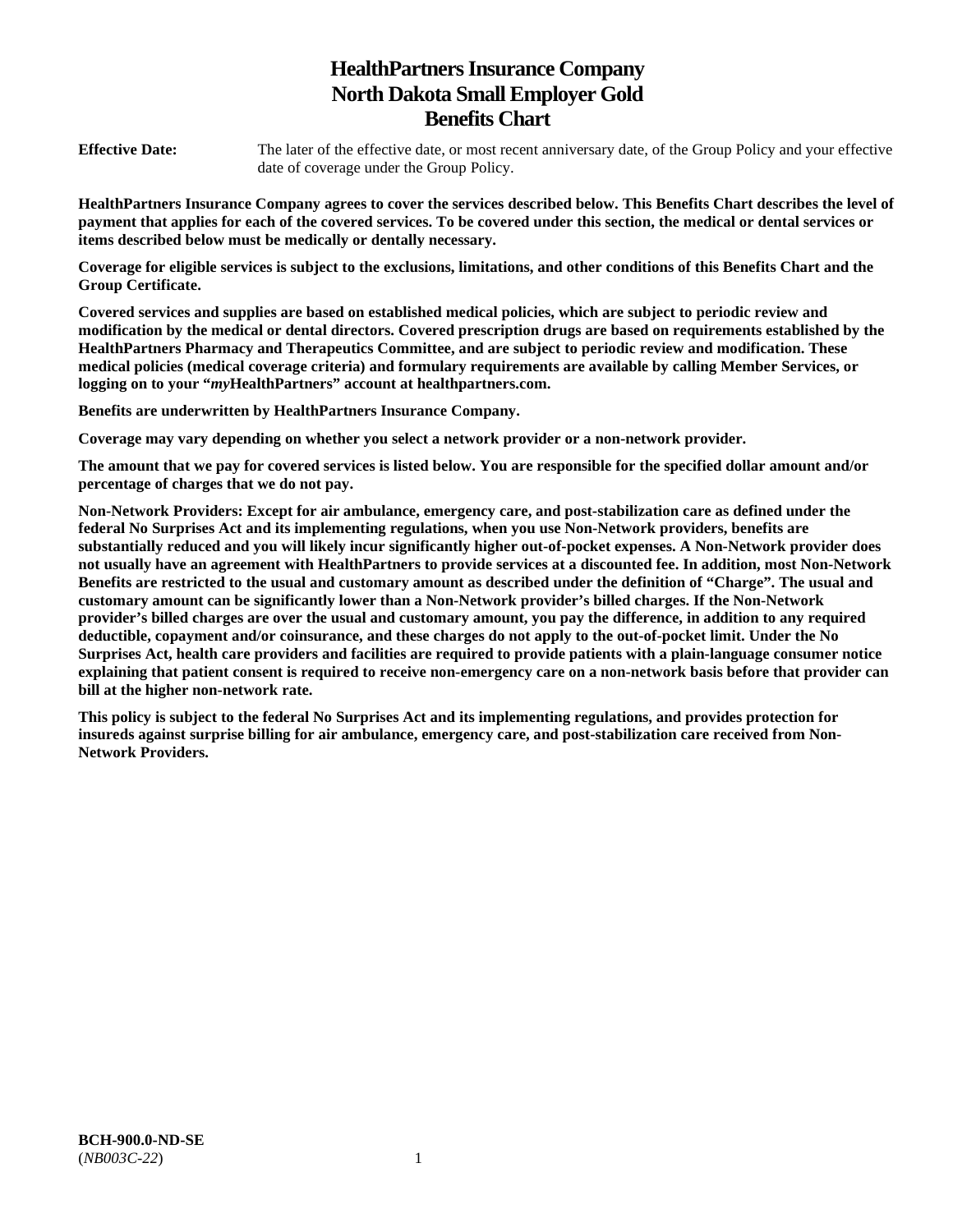# **These definitions apply to this Benefits Chart. They also apply to the Group Certificate.**

| <b>Biosimilar Drug:</b> | A prescription drug, approved by the Food and Drug Administration (FDA), that the FDA has<br>determined is biosimilar to and interchangeable with a biological brand name drug. Biosimilar drugs<br>are not considered generic drugs and are not covered under the generic drug benefit.                                                                                                                                                                                                                                                                                                                                        |
|-------------------------|---------------------------------------------------------------------------------------------------------------------------------------------------------------------------------------------------------------------------------------------------------------------------------------------------------------------------------------------------------------------------------------------------------------------------------------------------------------------------------------------------------------------------------------------------------------------------------------------------------------------------------|
| <b>Brand Name Drug:</b> | A prescription drug, approved by the Food and Drug Administration (FDA), that is manufactured,<br>sold, or licensed for sale under a trademark by the pharmaceutical company that originally researched<br>and developed the drug. Brand name drugs have the same active-ingredient formula as the generic<br>version of the drug. However, generic drugs are manufactured and sold by other drug manufacturers<br>and are generally not available until after the patent on the brand name drug has expired. A few brand<br>name drugs may be covered at the generic drug benefit level if this is indicated on the formulary. |
| <b>Calendar Year:</b>   | This is the 12-month period beginning 12:01 A.M. Central Time, on January 1, and ending 12:01 A.M. Central<br>Time of the next following December 31.                                                                                                                                                                                                                                                                                                                                                                                                                                                                           |
| <b>Charge:</b>          | For covered services delivered by participating network providers, is the provider's discounted charge<br>for a given medical/surgical service, procedure or item.                                                                                                                                                                                                                                                                                                                                                                                                                                                              |
|                         | For covered services delivered by Non-Network providers, a contracted rate may apply if such<br>arrangement is available to HealthPartners.                                                                                                                                                                                                                                                                                                                                                                                                                                                                                     |
|                         | For the Usual and Customary Charge for covered services delivered by non-network providers, our<br>payment is calculated using one of the following options to be determined at HealthPartners'<br>discretion: 1) a percentage of the Medicare fee schedule; 2) a comparable schedule if the service is not<br>on the Medicare fee schedule; or 3) a commercially reasonable rate for such service.                                                                                                                                                                                                                             |
|                         | The Usual and Customary Charge is the maximum amount allowed that we consider in the calculation<br>of the payment of charges incurred for certain covered services. You must pay for any charges above<br>the usual and customary charge, and they do not apply to the out-of-pocket limit.                                                                                                                                                                                                                                                                                                                                    |
|                         | A charge is incurred for covered ambulatory medical and surgical services, on the date the service or<br>item is provided. A charge is incurred for covered inpatient services, on the date of admission to a<br>hospital. To be covered, a charge must be incurred on or after your effective date and on or before the<br>termination date.                                                                                                                                                                                                                                                                                   |
|                         | Copayment/Coinsurance: The specified dollar amount, or percentage, of charges incurred for covered services, which we do not<br>pay, but which you must pay, each time you receive certain medical services, procedures or items.<br>Our payment for those covered services or items begins after the copayment or coinsurance is<br>satisfied. Covered services or items requiring a copayment or coinsurance are specified in this<br>Benefits Chart.                                                                                                                                                                         |
|                         | For services provided by a network provider:                                                                                                                                                                                                                                                                                                                                                                                                                                                                                                                                                                                    |
|                         | An amount which is listed as a flat dollar copayment is applied to a network provider's discounted<br>charges for a given service. However, if the network provider's discounted charge for a service or<br>item is less than the flat dollar copayment, you will pay the network provider's discounted charge. An<br>amount which is listed as a percentage of charges or coinsurance is based on the network provider's<br>discounted charges, calculated at the time the claim is processed, which may include an agreed upon<br>fee schedule rate for case rate or withhold arrangements.                                   |
|                         | For services provided by a non-network provider:                                                                                                                                                                                                                                                                                                                                                                                                                                                                                                                                                                                |
|                         | Any copayment or coinsurance is applied to the lesser of the provider's charges or the usual and<br>customary charge for a service.                                                                                                                                                                                                                                                                                                                                                                                                                                                                                             |
|                         | A copayment or coinsurance is due at the time a service is provided, or when billed by the provider.<br>The copayment or coinsurance applicable for a scheduled visit with a network provider will be<br>collected for each visit, late cancellation and failed appointment.                                                                                                                                                                                                                                                                                                                                                    |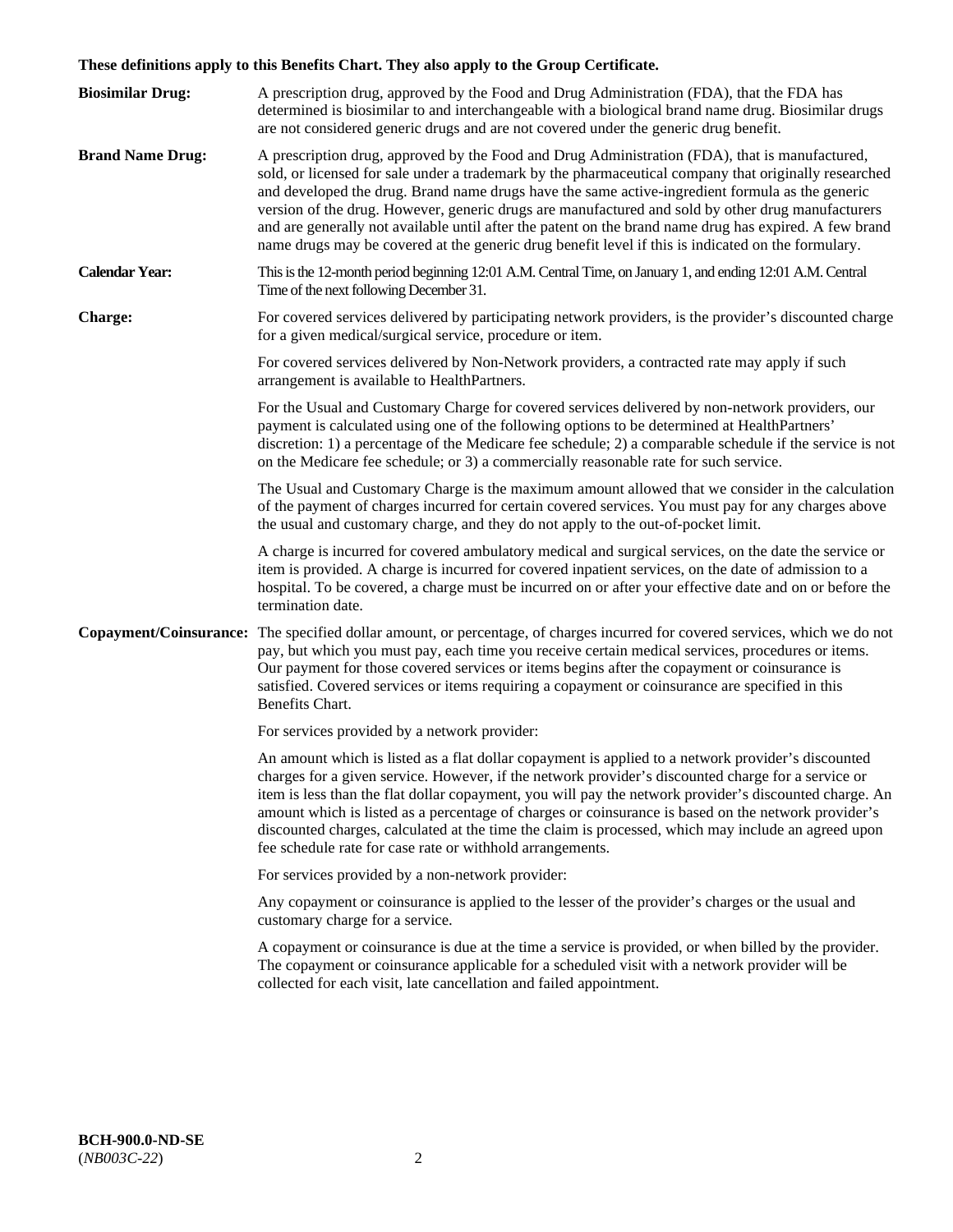| Deductible:                                | The specified dollar amount of charges incurred for covered services, which we do not pay, but an<br>insured or a family has to pay first in a calendar year. Our payment for those services or items begins<br>after the deductible is satisfied. For network providers, the amount of the charges that apply to the<br>deductible are based on the network provider's discounted charges, calculated at the time the claim is<br>processed, which may include an agreed upon fee schedule rate for case rate or withhold<br>arrangements. For non-network providers, the amount of charges that apply to the deductible are the<br>lesser of the provider's charges or the usual and customary charge for a service. |
|--------------------------------------------|------------------------------------------------------------------------------------------------------------------------------------------------------------------------------------------------------------------------------------------------------------------------------------------------------------------------------------------------------------------------------------------------------------------------------------------------------------------------------------------------------------------------------------------------------------------------------------------------------------------------------------------------------------------------------------------------------------------------|
|                                            | Any amounts paid or reimbursed by a third party, including but not limited to: point of service<br>rebates, manufacturer coupons, manufacturer debit cards or other forms of direct reimbursement to an<br>insured for a product or service, will not apply toward the deductible, to the extent permitted under<br>state and federal law.                                                                                                                                                                                                                                                                                                                                                                             |
|                                            | Your plan has an embedded deductible. This means once an insured meets the individual deductible,<br>the plan begins paying benefits for that person. If two or more members of the family meet the family<br>deductible, the plan begins paying benefits for all members of the family, regardless of whether each<br>insured has met the individual deductible. However, an insured may not contribute more than the<br>individual deductible toward the family deductible.                                                                                                                                                                                                                                          |
|                                            | All services are subject to the deductible unless otherwise indicated below in this Benefits Chart.                                                                                                                                                                                                                                                                                                                                                                                                                                                                                                                                                                                                                    |
| <b>Formulary:</b>                          | This is a current list, which may be revised from time to time, of prescription drugs, medications,<br>equipment and supplies covered by us as indicated in this Benefits Chart which are covered at the<br>highest benefit level. Some drugs on the Formulary may require prior authorization to be covered as<br>formulary drugs. The formulary, and information on drugs that require prior authorization, are<br>available by calling Member Services, or logging on to your "myHealthPartners" account at<br>healthpartners.com.                                                                                                                                                                                  |
| <b>Generic Drug:</b>                       | A prescription drug, approved by the Food and Drug Administration (FDA), that the FDA has<br>determined is comparable to a brand name drug product in dosage form, strength, route of<br>administration, quality, intended use and documented bioequivalence. Generally, generic drugs cost<br>less than brand name drugs. Some brand name drugs may be covered at the generic drug benefit level<br>if this is indicated on the formulary.                                                                                                                                                                                                                                                                            |
| <b>Lifetime Maximum</b><br><b>Benefit:</b> | The specified coverage limit actually paid by us for services and/or charges incurred by you for<br>bariatric surgery. Payment of benefits under the Certificate ceases when that lifetime maximum benefit<br>is reached. You have to pay for any subsequent charges.                                                                                                                                                                                                                                                                                                                                                                                                                                                  |
| <b>Non-Formulary Drug:</b>                 | This is a prescription drug, approved by the Food and Drug Administration (FDA), that is not on the<br>formulary, is medically necessary and is not investigative or otherwise excluded under the Certificate.                                                                                                                                                                                                                                                                                                                                                                                                                                                                                                         |
|                                            | Out-of-Pocket Expenses: You pay the specified copayments/coinsurance and deductibles applicable for particular services,<br>subject to the out-of-pocket limit described below. These amounts are in addition to the monthly<br>premium payments.                                                                                                                                                                                                                                                                                                                                                                                                                                                                      |
| <b>Out-of-Pocket Limit:</b>                | You pay the copayments/coinsurance and deductibles for covered services, to the individual or family<br>out-of-pocket limit. Thereafter we cover 100% of charges incurred for all other covered services, for<br>the rest of the calendar year. You pay amounts greater than the out-of-pocket limit if you exceed any<br>Lifetime Maximum Benefit, or visit or day limits.                                                                                                                                                                                                                                                                                                                                            |
|                                            | Non-Network Benefits above the usual and customary charge (see definition of charge above) do not<br>apply to the out-of-pocket limit.                                                                                                                                                                                                                                                                                                                                                                                                                                                                                                                                                                                 |
|                                            | Non-Network Benefits for transplant surgery and bariatric surgery do not apply to the out-of-pocket<br>limit.                                                                                                                                                                                                                                                                                                                                                                                                                                                                                                                                                                                                          |
|                                            | Any amounts paid or reimbursed by a third party, including but not limited to: point of service<br>rebates, manufacturer coupons, manufacturer debit cards or other forms of direct reimbursement to an<br>insured for a product or service, will not apply as an out of pocket expense, to the extent permitted<br>under state and federal law.                                                                                                                                                                                                                                                                                                                                                                       |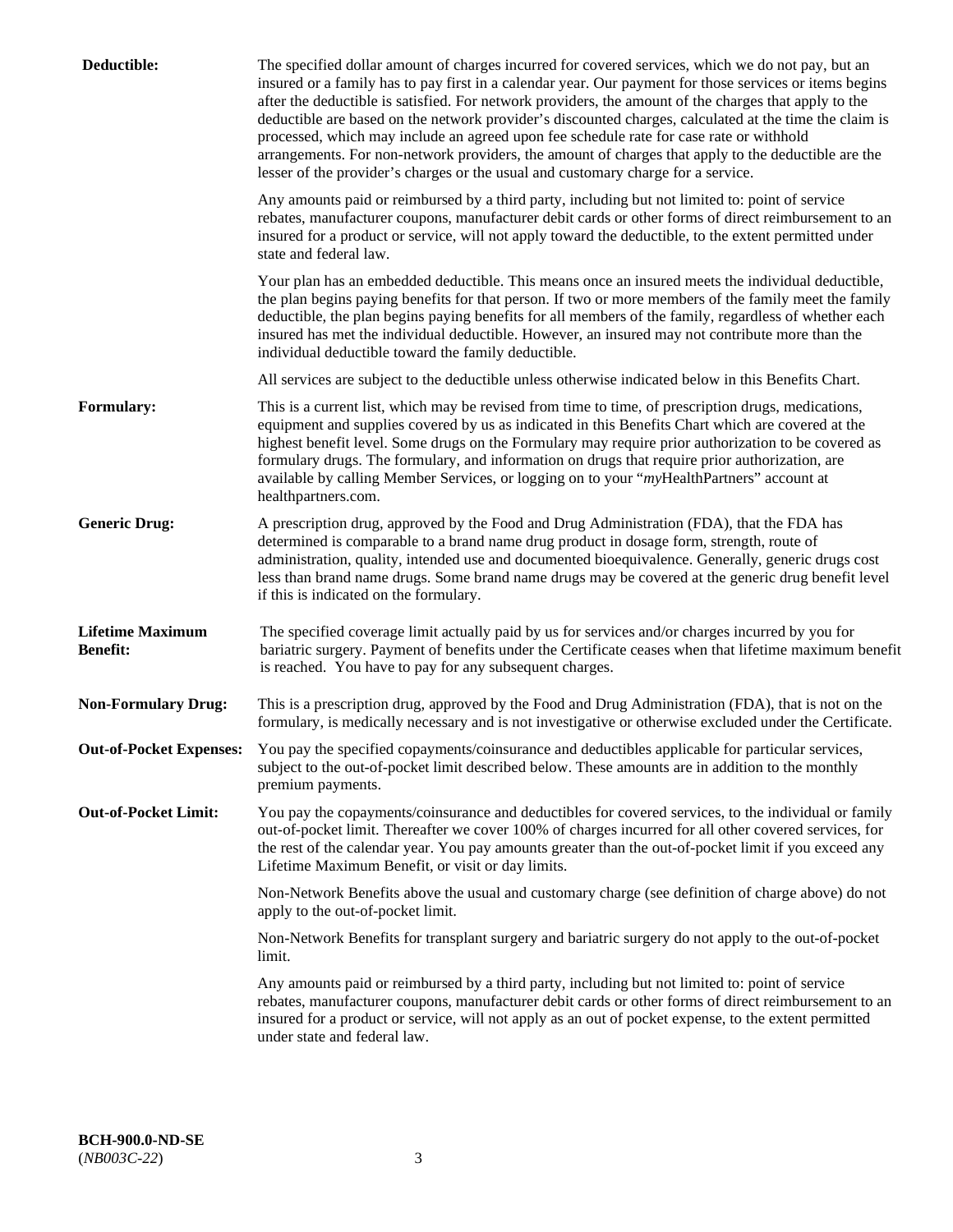You are responsible to keep track of the out-of-pocket expenses. Contact our Member Services Department for assistance in determining the amount paid by the enrollee for specific eligible services received. Claims for reimbursement under the out-of-pocket limit provisions are subject to the same time limits and provisions described under the "Claims Provisions" section of the Certificate.

**Specialty Drug List:** This is a current list, which may be revised from time to time, of prescription drugs, medications, equipment and supplies, which are typically bio-pharmaceuticals. The purpose of a specialty drug list is to facilitate enhanced monitoring of complex therapies used to treat specific conditions. Specialty drugs are covered by us as indicated in this Benefits Chart. The specialty drug list is available by calling Member Services, or logging on to your "*my*HealthPartners" account at [healthpartners.com.](http://www.healthpartners.com/)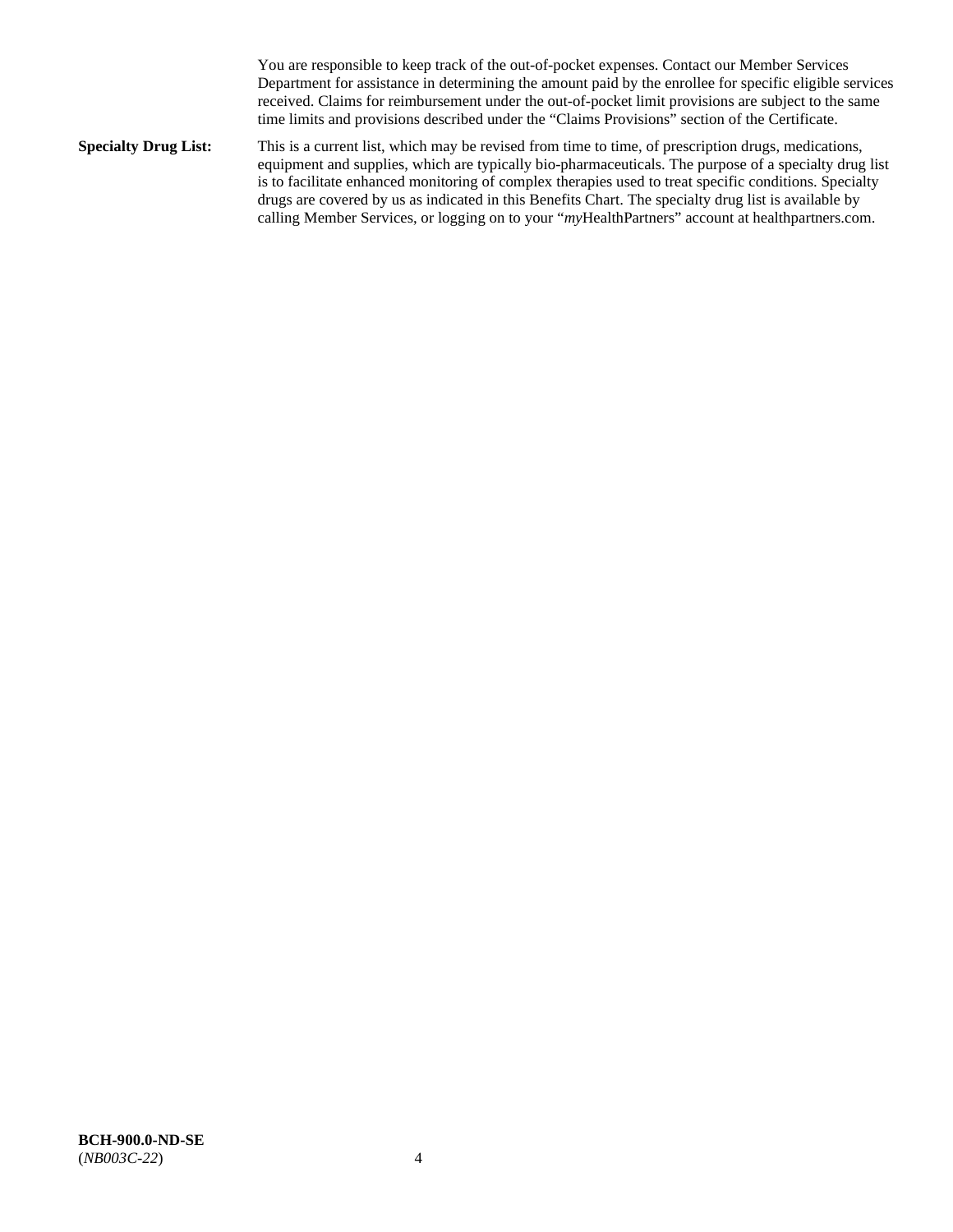# **DEDUCTIBLES AND OUT-OF-POCKET LIMITS**

### **Individual Calendar Year Deductible**

| <b>Network Benefits</b> | <b>Non-Network Benefits</b> |
|-------------------------|-----------------------------|
| \$2,000                 | \$10,000                    |

### **Family Calendar Year Deductible**

| <b>Network Benefits</b> | <b>Non-Network Benefits</b> |
|-------------------------|-----------------------------|
| \$6,000                 | \$20,000                    |

A separate deductible must be satisfied under the Network Benefits and Non-Network Benefits.

Your plan has an embedded deductible. This means once an insured meets the individual deductible, the plan begins paying benefits for that person. If two or more members of the family meet the family deductible, the plan begins paying benefits for all members of the family, regardless of whether each insured has met the individual deductible. However, an insured may not contribute more than the individual deductible toward the family deductible.

Any amounts paid or reimbursed by a third party, including but not limited to: point of service rebates, manufacturer coupons, manufacturer debit cards or other forms of direct reimbursement to an insured for a product or service, will not apply toward the deductible, to the extent permitted under state and federal law.

### **Individual Calendar Year Out-of-Pocket Limit**

| <b>Network Benefits</b> | <b>Non-Network Benefits</b> |
|-------------------------|-----------------------------|
| \$7,000                 | \$30,000                    |

### **Family Calendar Year Out-of-Pocket Limit**

| <b>Network Benefits</b> | <b>Non-Network Benefits</b> |
|-------------------------|-----------------------------|
| \$14,000                | \$60,000                    |

A separate Out-of-Pocket Limit must be satisfied under the Network Benefits and Non-Network Benefits.

Non-Network Benefits above the usual and customary charge will not apply toward the individual or family Out-of-Pocket Limit.

Non-Network Benefits for transplant surgery and bariatric surgery do not apply to the out-of-pocket limit.

Any amounts paid or reimbursed by a third party, including but not limited to: point of service rebates, manufacturer coupons, manufacturer debit cards or other forms of direct reimbursement to an insured for a product or service, will not apply as an out of pocket expense, to the extent permitted under state and federal law.

#### **Lifetime maximum benefit for bariatric surgery**

| <b>Network Benefits</b> | <b>Non-Network Benefits</b> |
|-------------------------|-----------------------------|
| Unlimited.              | \$5,000                     |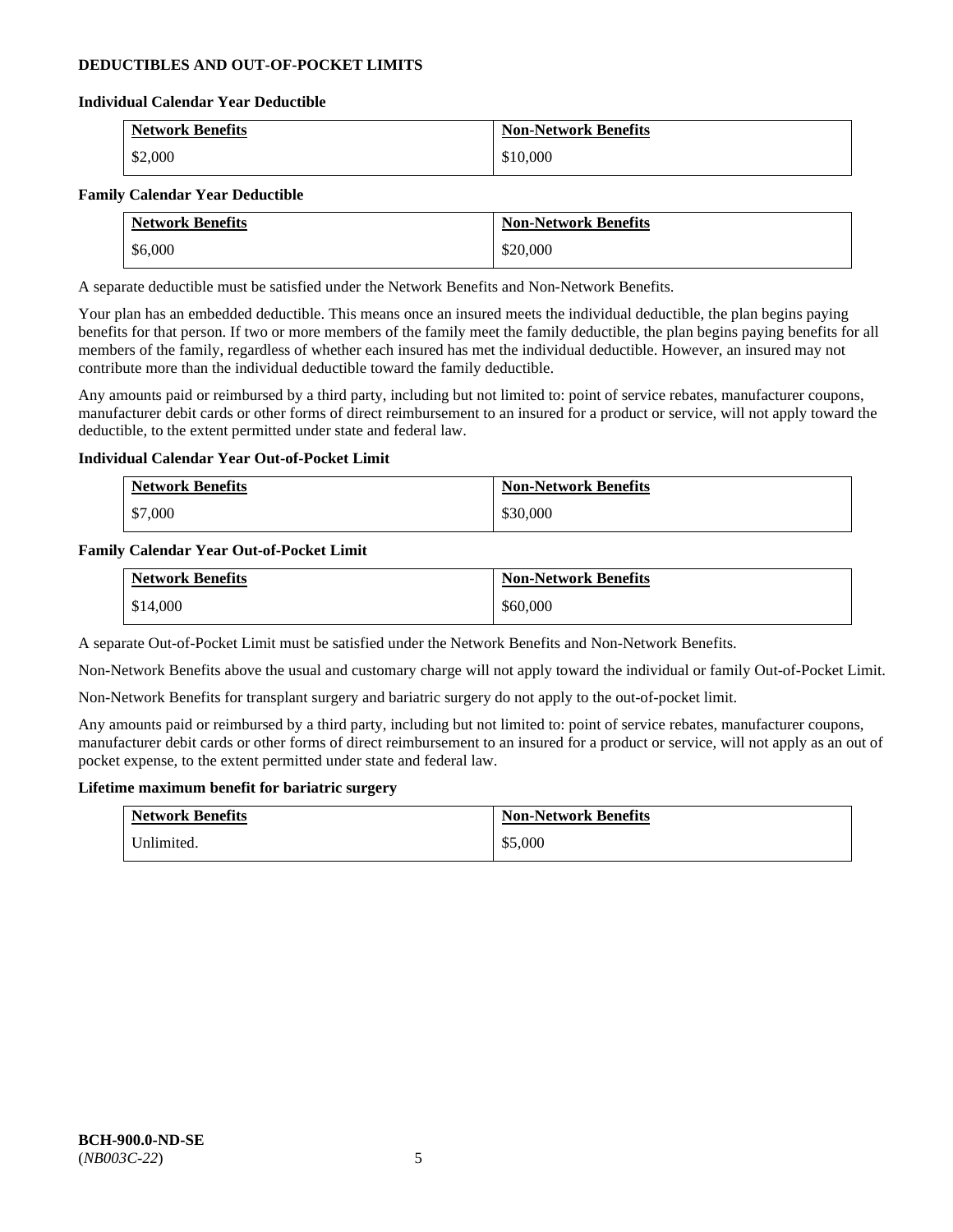# **AMBULANCE AND MEDICAL TRANSPORTATION**

### **Covered Services:**

We cover ambulance and medical transportation for medical emergencies.

We also cover medically necessary, non-emergency ground and air medical transportation if it meets our medical coverage criteria. Under the No Surprises Act, non-network health care providers and facilities are required to provide patients with a plain-language consumer notice explaining that patient consent is required to receive non-emergency before that provider can bill at the higher non-network rate.

Covered services and supplies are based on established medical policies, which are subject to periodic review and modification by the medical or dental directors. These medical policies (medical coverage criteria) and applicable prior authorization requirements are available by calling Member Services, or logging on to your "*my*HealthPartners" account a[t healthpartners.com.](http://www.healthpartners.com/)

#### **Ambulance and medical transportation (other than non-emergency air ambulance transportation)**

| <b>Network Benefits</b>      | <b>Non-Network Benefits</b> |
|------------------------------|-----------------------------|
| 70% of the charges incurred. | See Network Benefits.       |

#### **Non-emergency air ambulance transportation**

| <b>Network Benefits</b>      | <b>Non-Network Benefits</b> |
|------------------------------|-----------------------------|
| 70% of the charges incurred. | See Network Benefits.       |

For Non-Network air ambulance service providers, the eligible charges are limited to the average HealthPartners reimbursement rate for Network air ambulance service providers licensed by the state of North Dakota.

### **Not Covered:**

• See "Services Not Covered" in the Group Certificate.

# **BEHAVIORAL HEALTH SERVICES**

#### **Covered Services:**

Covered services are based on established medical policies, which are subject to periodic review and modification by the medical directors. These medical policies (medical coverage criteria) are available by calling Member Services, or logging on to your "*my*HealthPartners" account at [healthpartners.com.](http://healthpartners.com/)

### **Mental health services**

We cover services for mental health diagnoses as described in the Diagnostic and Statistical Manual of Mental Disorders - Fifth Edition (DSM-5) (most recent edition).

**Outpatient services, including intensive outpatient and day treatment services:** We cover medically necessary outpatient professional mental health services for evaluation, crisis intervention, and treatment of mental health disorders.

A comprehensive diagnostic assessment will be used as the basis for a determination by a mental health professional, concerning the appropriate treatment and the extent of services required.

Outpatient services we cover for a diagnosed mental health condition include the following:

- Individual, group, family, and multi-family therapy;
- Medication management provided by a physician, certified nurse practitioner, or physician's assistant;
- Psychological testing services for the purposes of determining the differential diagnoses and treatment planning for patients currently receiving behavioral health services;
- Day treatment and intensive outpatient services in a licensed program;
- Partial hospitalization services in a licensed hospital or community mental health center;
- Psychotherapy and nursing services provided in the home if authorized by us;
- Treatment for gender dysphoria; and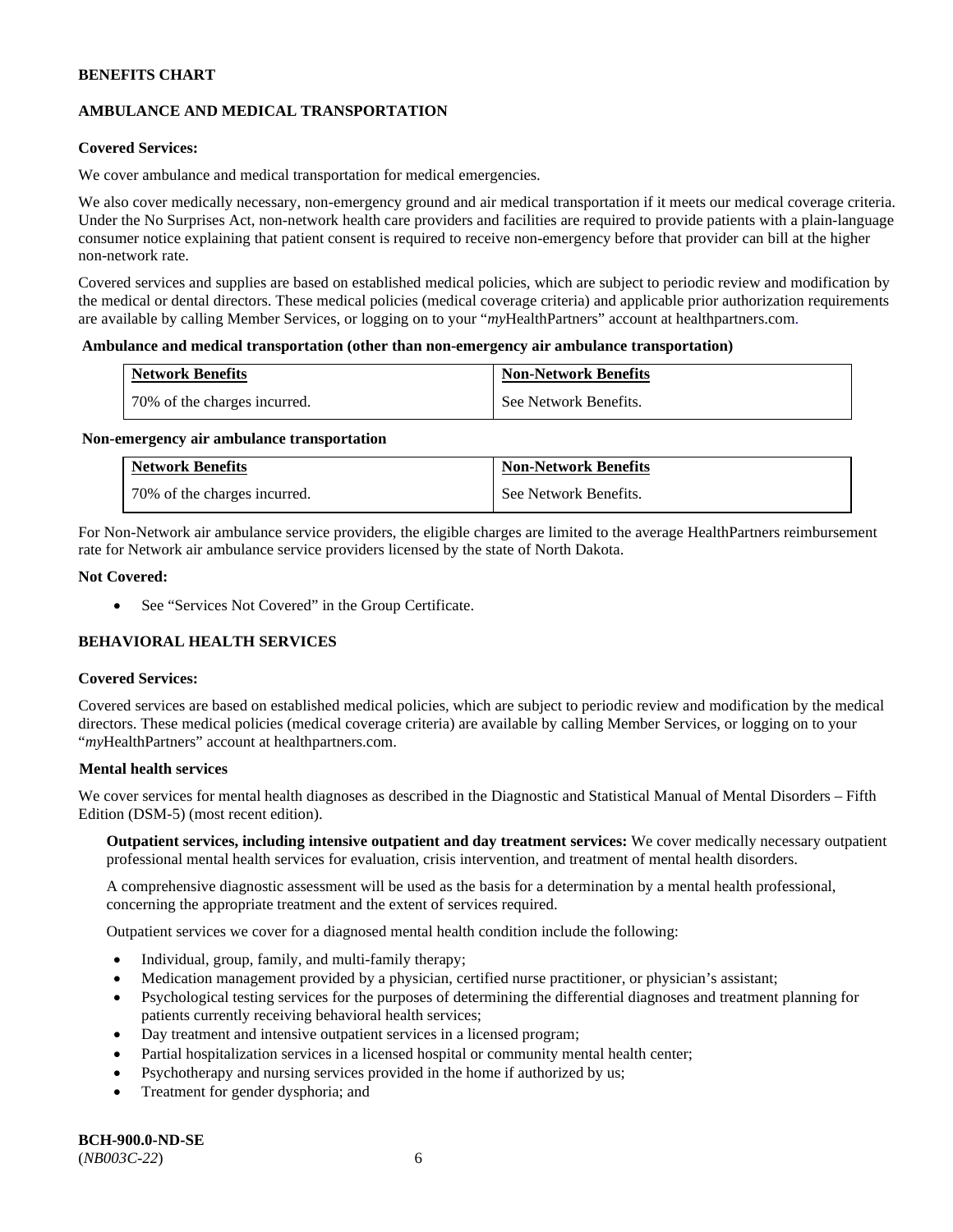• Medically necessary Applied Behavioral Analysis (ABA) prescribed or ordered for an individual diagnosed with an autism spectrum disorder by a licensed physician or a licensed psychologist. For other autism services covered under this Benefits Chart, see the habilitative benefit under Physical Therapy, Occupational Therapy and Speech Therapy.

| <b>Network Benefits</b>                                                                                                                                                                                                                                                                                                                             | <b>Non-Network Benefits</b>                                                                                                                                                                                                                                                                                                                         |
|-----------------------------------------------------------------------------------------------------------------------------------------------------------------------------------------------------------------------------------------------------------------------------------------------------------------------------------------------------|-----------------------------------------------------------------------------------------------------------------------------------------------------------------------------------------------------------------------------------------------------------------------------------------------------------------------------------------------------|
| The first five hours of treatment in a calendar year<br>are covered at 100% of the charges incurred, not<br>subject to the deductible. A group visit counts as one<br>half hour toward the five hours. Day treatment,<br>intensive outpatient services and partial<br>hospitalization services are not eligible for the first<br>five hour benefit. | The first five hours of treatment in a calendar year<br>are covered at 100% of the charges incurred, not<br>subject to the deductible. A group visit counts as<br>one half hour toward the five hours. Day treatment,<br>intensive outpatient services and partial<br>hospitalization services are not eligible for the first<br>five hour benefit. |
| We cover additional hours at 100% of the charges<br>incurred, subject to your copayment of \$25 per visit.<br>Deductible does not apply.                                                                                                                                                                                                            | We cover additional hours at 50% of the charges<br>incurred.                                                                                                                                                                                                                                                                                        |

For family therapy, only one copayment will be charged, regardless of the number of insureds primarily involved in the therapy.

### **Group therapy**

| <b>Network Benefits</b>                                                                                     | <b>Non-Network Benefits</b>  |
|-------------------------------------------------------------------------------------------------------------|------------------------------|
| 100% of the charges incurred, subject to your<br>copayment of \$10 per visit.<br>Deductible does not apply. | 50% of the charges incurred. |

**Inpatient services, including mental health residential treatment services:** We cover the following:

- Medically necessary inpatient services in a hospital and professional services for treatment of mental health disorders. Medical stabilization is covered under inpatient hospital services in the "Hospital and Skilled Nursing Facility Services" section; and
- Medically necessary mental health residential treatment services. This care must be authorized by us and provided by a hospital or residential behavioral health treatment facility licensed by the local state or Department of Health and Human Services. Services not covered under this benefit include halfway houses, group homes, extended care facilities, shelter services, correctional services, detention services, transitional services, group residential services, foster care services and wilderness programs.

| <b>Network Benefits</b>      | <b>Non-Network Benefits</b>  |
|------------------------------|------------------------------|
| 70% of the charges incurred. | 50% of the charges incurred. |

# **Substance use disorder (SUD) services**

We cover medically necessary services for assessments by a licensed alcohol and drug counselor and treatment of substance use disorders as defined in the latest edition of the DSM-5.

**Outpatient services, including intensive outpatient and day treatment services:** We cover medically necessary outpatient professional services for the diagnosis and treatment of substance use disorder. Substance use disorder treatment services must be provided by a program licensed by the local Department of Health and Human Services.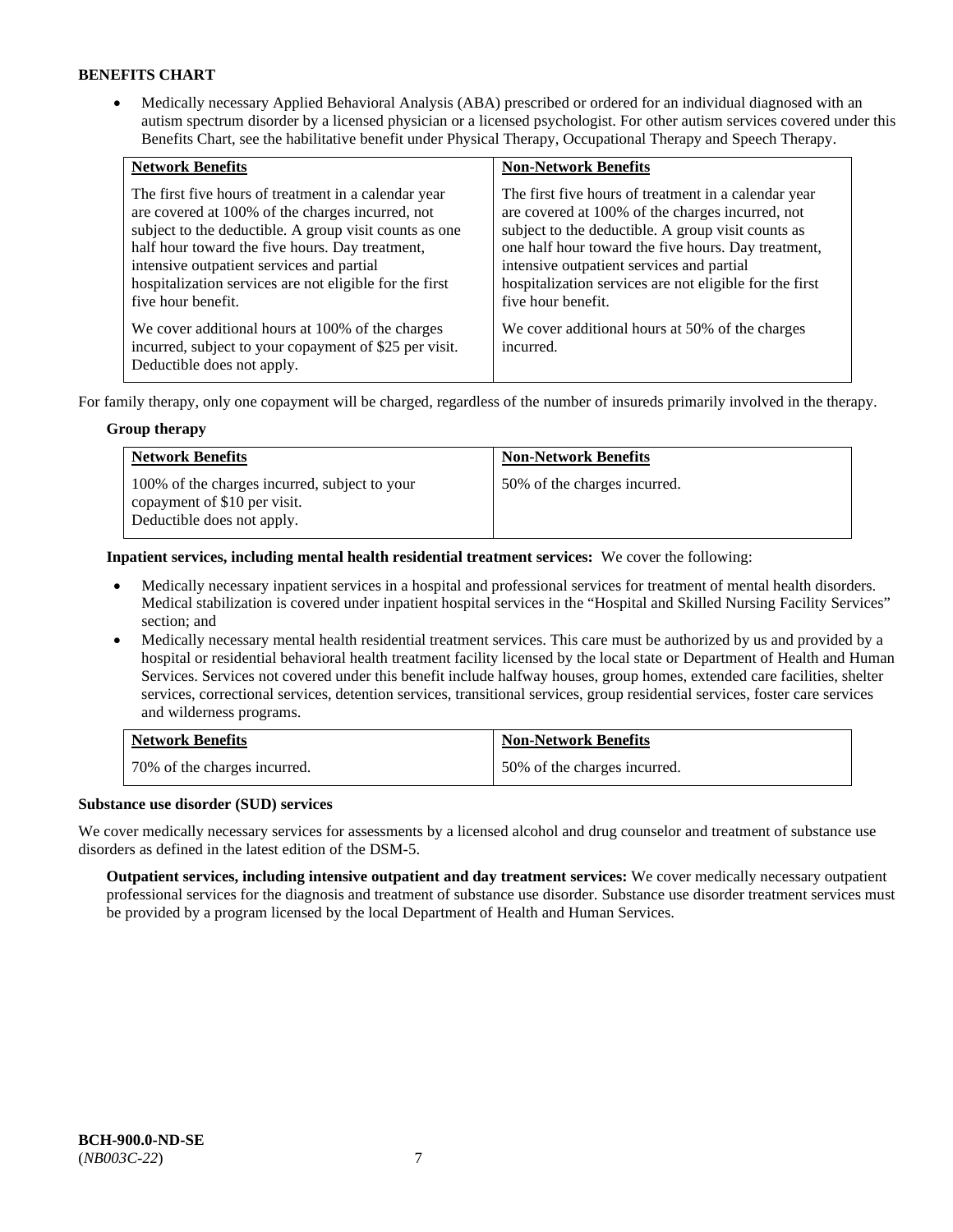Outpatient services we cover for a diagnosed substance use disorder include the following:

- Individual, group, family, and multi-family therapy provided in an office setting;
- Opiate replacement therapy including methadone and buprenorphine treatment; and
- Day treatment and intensive outpatient services in a licensed program.

| <b>Network Benefits</b>                                                                                                                                                                                                                          | <b>Non-Network Benefits</b>                                                                                                                                                                                                                      |
|--------------------------------------------------------------------------------------------------------------------------------------------------------------------------------------------------------------------------------------------------|--------------------------------------------------------------------------------------------------------------------------------------------------------------------------------------------------------------------------------------------------|
| The first five visits of treatment in a calendar year<br>are covered at 100% of the charges incurred not<br>subject to the deductible. Day treatment and<br>intensive outpatient services are not eligible for the<br>first five visits benefit. | The first five visits of treatment in a calendar year<br>are covered at 100% of the charges incurred not<br>subject to the deductible. Day treatment and<br>intensive outpatient services are not eligible for the<br>first five visits benefit. |
| We cover additional visits at 100% of the charges<br>incurred, subject to your copayment of \$25 per visit.<br>Deductible does not apply.                                                                                                        | We cover additional visits at 50% of the charges<br>incurred.                                                                                                                                                                                    |

For family therapy, only one copayment will be charged, regardless of the number of insureds primarily involved in the therapy.

**Inpatient Services:** We cover the following:

- Medically necessary inpatient services in a hospital or primary residential treatment in a licensed substance use disorder treatment center. Primary residential treatment is an intensive residential treatment program of limited duration, typically 30 days or less;
- Services provided in a hospital that is licensed by the local state and accredited by Medicare; and
- Detoxification services in a hospital or community detoxification facility if it is licensed by the local Department of Health and Human Services.

| <b>Network Benefits</b>      | <b>Non-Network Benefits</b>  |
|------------------------------|------------------------------|
| 70% of the charges incurred. | 50% of the charges incurred. |

# **Not Covered:**

• See "Services Not Covered" in the Group Certificate.

# **CHIROPRACTIC SERVICES**

#### **Covered Services:**

We cover chiropractic services for rehabilitative care. Chiropractic services are adjustments to any abnormal articulations of the human body, especially those of the spinal column, for the purpose of giving freedom of action to impinged nerves that may cause pain or deranged function.

Massage therapy which is performed in conjunction with other treatment/modalities by a chiropractor, is part of a prescribed treatment plan and is not billed separately is covered.

| <b>Network Benefits</b>                                                                                     | <b>Non-Network Benefits</b>                                           |
|-------------------------------------------------------------------------------------------------------------|-----------------------------------------------------------------------|
| 100% of the charges incurred, subject to your<br>copayment of \$25 per visit.<br>Deductible does not apply. | 50% of the charges incurred.<br>Limit of 20 visits per calendar year. |

**Not Covered:** 

- Massage therapy for the purpose of comfort or convenience of the insured.
- See "Services Not Covered" in the Group Certificate.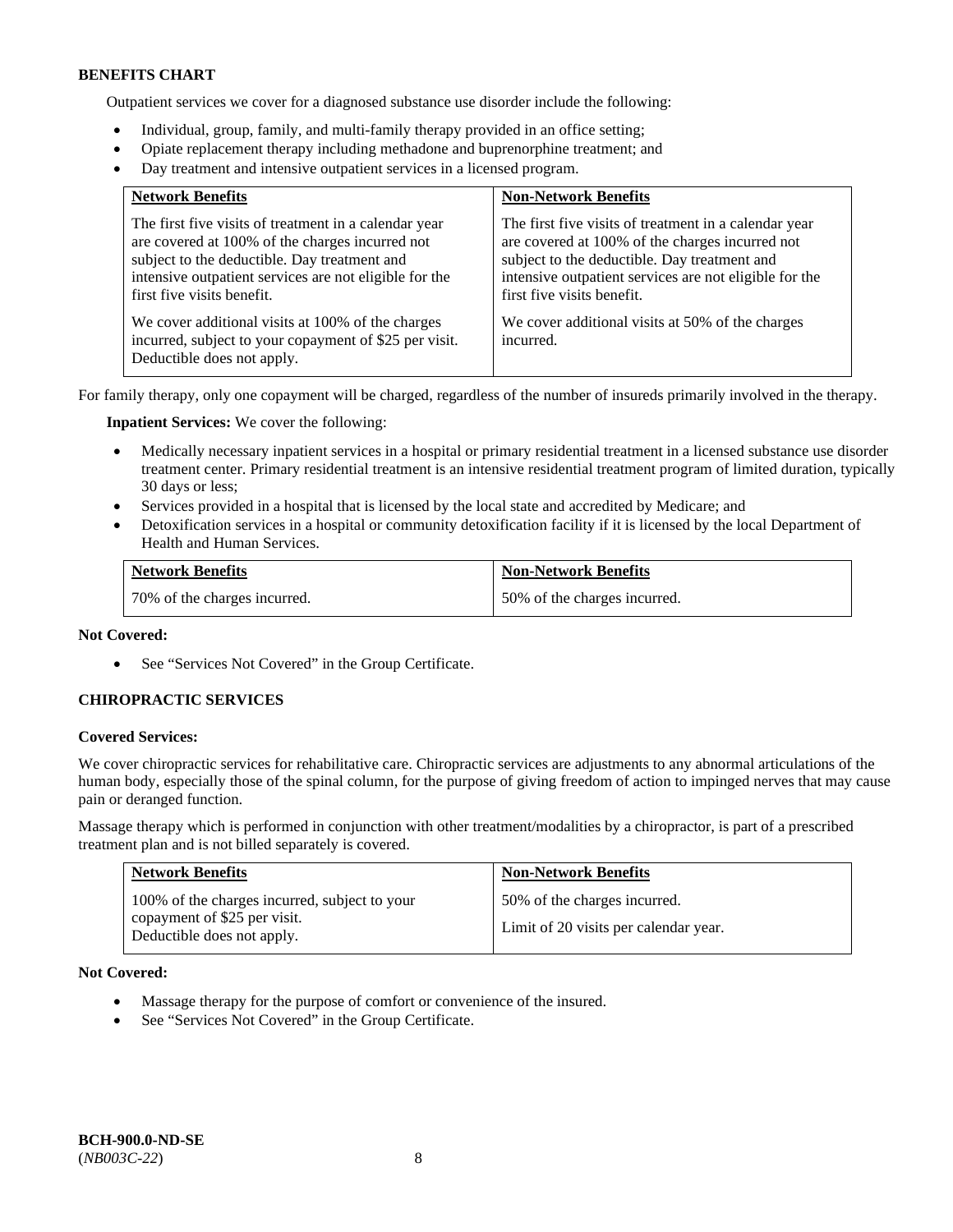# **CLINICAL TRIALS**

# **Covered Services:**

We cover certain routine services if you participate in a Phase I, Phase II, Phase III or Phase IV clinical trial that is conducted in relation to the prevention, detection, or treatment of cancer or other life-threatening disease or condition as defined in the Affordable Care Act. We cover routine patient costs for services that would be eligible under this Benefits Chart if the service were provided outside of a clinical trial.

| <b>Network Benefits</b>                                | <b>Non-Network Benefits</b>                           |
|--------------------------------------------------------|-------------------------------------------------------|
| Coverage level is same as corresponding Network        | Coverage level is same as corresponding Non-          |
| Benefits, depending on type of service provided        | Network Benefits, depending on type of service        |
| such as Office Visits for Illness or Injury, Inpatient | provided such as Office Visits for Illness or Injury, |
| or Outpatient Hospital Services.                       | Inpatient or Outpatient Hospital Services.            |

# **Not Covered:**

- The investigative item, device or service itself.
- Items or services that are provided solely to satisfy data collection and analysis needs and that are not used in the direct clinical management of the patient.
- A service that is clearly inconsistent with widely accepted and established standards of care for a particular diagnosis.
- See "Services Not Covered" in the Group Certificate.

# **DENTAL SERVICES**

# **Covered Services:**

We cover services as described below.

**Accidental dental services:** We cover dentally necessary services to treat and restore damage done to sound, natural, unrestored teeth as a result of an accidental injury. Coverage is for damage caused by external trauma to face and mouth only, not for cracked or broken teeth which result from biting or chewing. We cover restorations, root canals, crowns and replacement of teeth lost that are directly related to the accident in which the insured was involved. We cover initial exams, x-rays, and palliative treatment including extractions, and other oral surgical procedures directly related to the accident. Subsequent treatment must be initiated within the specified time-frame and must be directly related to the accident. We do not cover restoration and replacement of teeth that are not "sound and natural" at the time of the accident.

Full mouth rehabilitation to correct occlusion (bite) and malocclusion (misaligned teeth not due to the accident) are not covered.

When an implant-supported dental prosthetic treatment is pursued, the accidental dental benefit will be applied to the prosthetic procedure. Benefits are limited to the amount that would be paid toward the placement of a removable dental prosthetic appliance that could be used in the absence of implant treatment. Care must be provided or pre-authorized by a HealthPartners dentist.

| <b>Network Benefits</b>      | <b>Non-Network Benefits</b>  |
|------------------------------|------------------------------|
| 70% of the charges incurred. | 50% of the charges incurred. |

For all accidental dental services, treatment and/or restoration must be initiated within six months of the date of the injury. Coverage is limited to the initial course of treatment and/or initial restoration. Services must be provided within 24 months of the date of injury to be covered.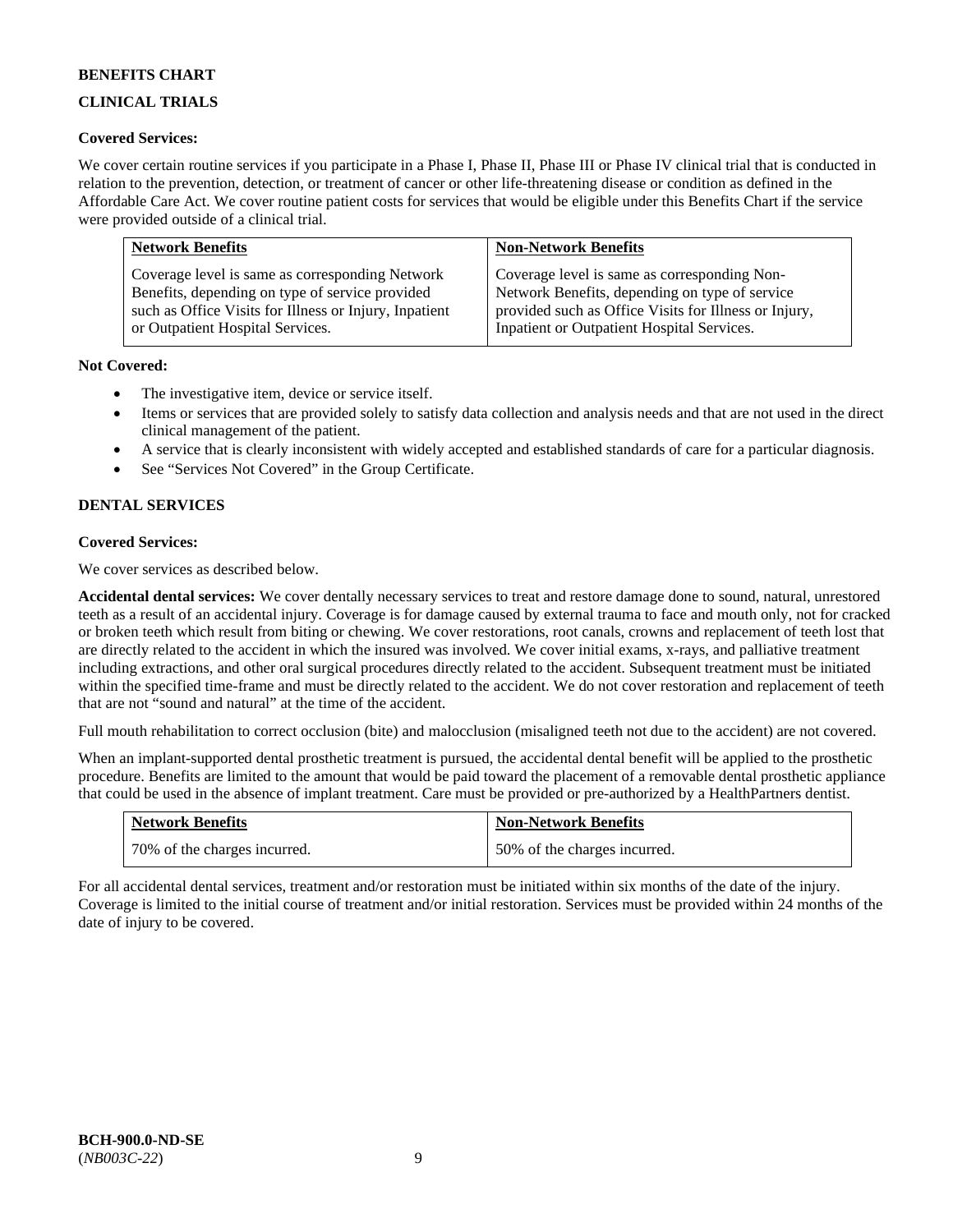### **Medical referral dental services**

**Medically necessary outpatient dental services:** We cover medically necessary outpatient dental services. Coverage is limited to dental services required for treatment of an underlying medical condition, e.g., removal of teeth to complete radiation treatment for cancer of the jaw, cysts and lesions.

| <b>Network Benefits</b>                                                                                     | <b>Non-Network Benefits</b>  |
|-------------------------------------------------------------------------------------------------------------|------------------------------|
| 100% of the charges incurred, subject to your<br>copayment of \$25 per visit.<br>Deductible does not apply. | 50% of the charges incurred. |

**Medically necessary hospitalization and anesthesia for dental care:** We cover medically necessary hospitalization and anesthesia for dental care. This is limited to charges incurred by an insured who: (1) is a child under age 9; (2) is severely disabled; or (3) has a medical condition, and requires hospitalization or general anesthesia for dental care treatment. The requirement of a hospital setting must be due to an insured's underlying medical condition. Coverage is limited to facility and anesthesia charges. Anesthesia is covered in a hospital or a dental office. Oral surgeon/dentist professional fees are not covered. The following are examples, though not all-inclusive, of medical conditions which may require hospitalization for dental services: severe asthma, severe airway obstruction or hemophilia. Hospitalization required due to the behavior of the insured or due to the extent of the dental procedure is not covered.

| <b>Network Benefits</b>      | <b>Non-Network Benefits</b>  |
|------------------------------|------------------------------|
| 70% of the charges incurred. | 50% of the charges incurred. |

**Medical complications of dental care:** We cover medical complications of dental care. Treatment must be medically necessary care and related to medical complications of non-covered dental care, including complications of the head, neck, or substructures.

| <b>Network Benefits</b>                                                                                     | <b>Non-Network Benefits</b>  |
|-------------------------------------------------------------------------------------------------------------|------------------------------|
| 100% of the charges incurred, subject to your<br>copayment of \$25 per visit.<br>Deductible does not apply. | 50% of the charges incurred. |

**Oral surgery:** We cover oral surgery. Coverage is limited to treatment of medical conditions requiring oral surgery, such as treatment of oral neoplasm, non-dental cysts, fracture of the jaws, trauma of the mouth and jaws, and any other oral surgery procedures provided as medically necessary dental services.

| <b>Network Benefits</b>                                                                                     | <b>Non-Network Benefits</b>  |
|-------------------------------------------------------------------------------------------------------------|------------------------------|
| 100% of the charges incurred, subject to your<br>copayment of \$25 per visit.<br>Deductible does not apply. | 50% of the charges incurred. |

**Treatment of cleft lip and cleft palate of a dependent child:** We cover treatment of cleft lip and cleft palate of a dependent child, to the limiting age in the definition of an "Eligible Dependent", including orthodontic treatment and oral surgery directly related to the cleft. Benefits for individuals age 26 up to the limiting age for coverage of the dependent are limited to inpatient or outpatient expenses arising from medical and dental treatment that was scheduled or initiated prior to the dependent turning age 19. Dental services which are not required for the treatment of cleft lip or cleft palate are not covered. If a dependent child covered under the Certificate is also covered under a dental plan which includes orthodontic services, that dental plan shall be considered primary for the necessary orthodontic services. Oral appliances are subject to the same copayment, conditions and limitations as durable medical equipment.

| <b>Network Benefits</b>                                                                                     | <b>Non-Network Benefits</b>  |
|-------------------------------------------------------------------------------------------------------------|------------------------------|
| 100% of the charges incurred, subject to your<br>copayment of \$25 per visit.<br>Deductible does not apply. | 50% of the charges incurred. |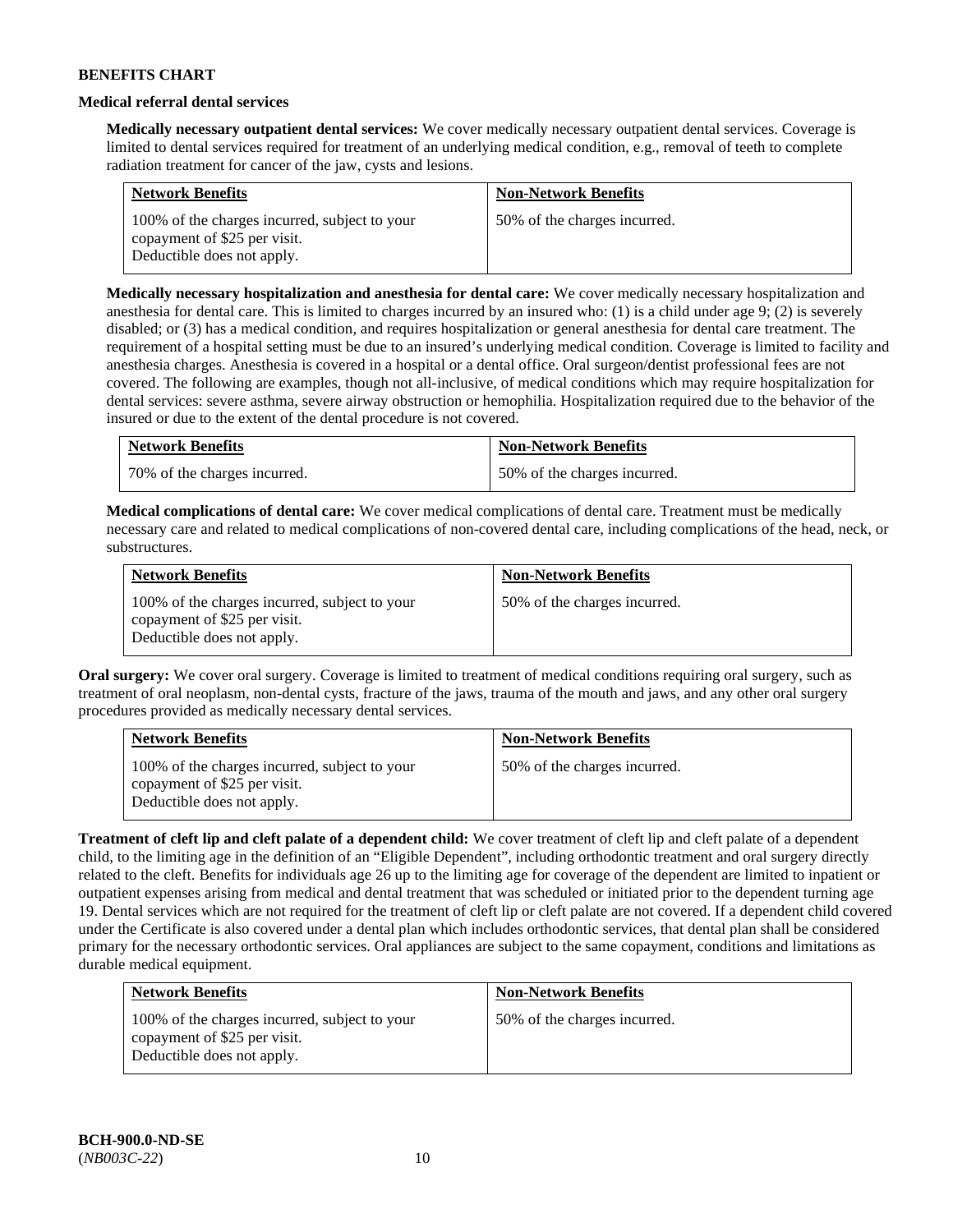**Treatment of temporomandibular disorder (TMD) and craniomandibular disorder (CMD):** We cover surgical and nonsurgical treatment of temporomandibular disorder (TMD) and craniomandibular disorder (CMD), which is medically necessary care. Dental services which are not required to directly treat TMD or CMD are not covered.

| <b>Network Benefits</b>                                                                                     | <b>Non-Network Benefits</b>  |
|-------------------------------------------------------------------------------------------------------------|------------------------------|
| 100% of the charges incurred, subject to your<br>copayment of \$25 per visit.<br>Deductible does not apply. | 50% of the charges incurred. |

# **Not Covered:**

- Dental treatment, procedures or services not listed in this Benefits Chart.
- Accident related dental services if treatment is (1) provided to teeth which are not sound and natural, (2) to teeth which have been restored, (3) initiated beyond six months from the date of the injury, (4) received beyond the initial treatment or restoration or (5) received beyond 24 months from the date of injury.
- Oral surgery to remove wisdom teeth, except as stated in the Pediatric Dental Amendment.
- Orthognathic treatment or procedures and all related services.
- See "Services Not Covered" in the Group Certificate.

# **DIABETES AND HYPERTENSION DISEASE MANAGEMENT PROGRAM**

# **Covered Services:**

If you meet criteria for coverage, you may qualify for the Diabetes and/or Hypertension Disease Management Program.

The program covers group health coaching which focuses on weight loss, exercise, behavior modification and health education through Omada Health.

| <b>Network Benefits</b>                                     | <b>Non-Network Benefits</b> |
|-------------------------------------------------------------|-----------------------------|
| 100% of the charges incurred.<br>Deductible does not apply. | Not applicable.             |

# **Not Covered:**

See "Services Not Covered" in the Group Certificate.

# **DIABETIC EQUIPMENT AND SUPPLIES**

# **Covered Services:**

We cover physician prescribed medically appropriate and necessary drugs and supplies used in the management and treatment of diabetes for insureds with gestational, Type I or Type II diabetes including durable diabetic equipment and disposable supplies, as described below.

Certain items are only covered if your condition meets our coverage criteria and obtained through an authorized vendor. For more information on what we cover and any prior authorization requirements, call Member Services or log on to your "*my*HealthPartners" account at [healthpartners.com.](http://www.healthpartners.com/)

Insulin and medications for diabetes are covered as outpatient drugs under the "Prescription Drug Services" section.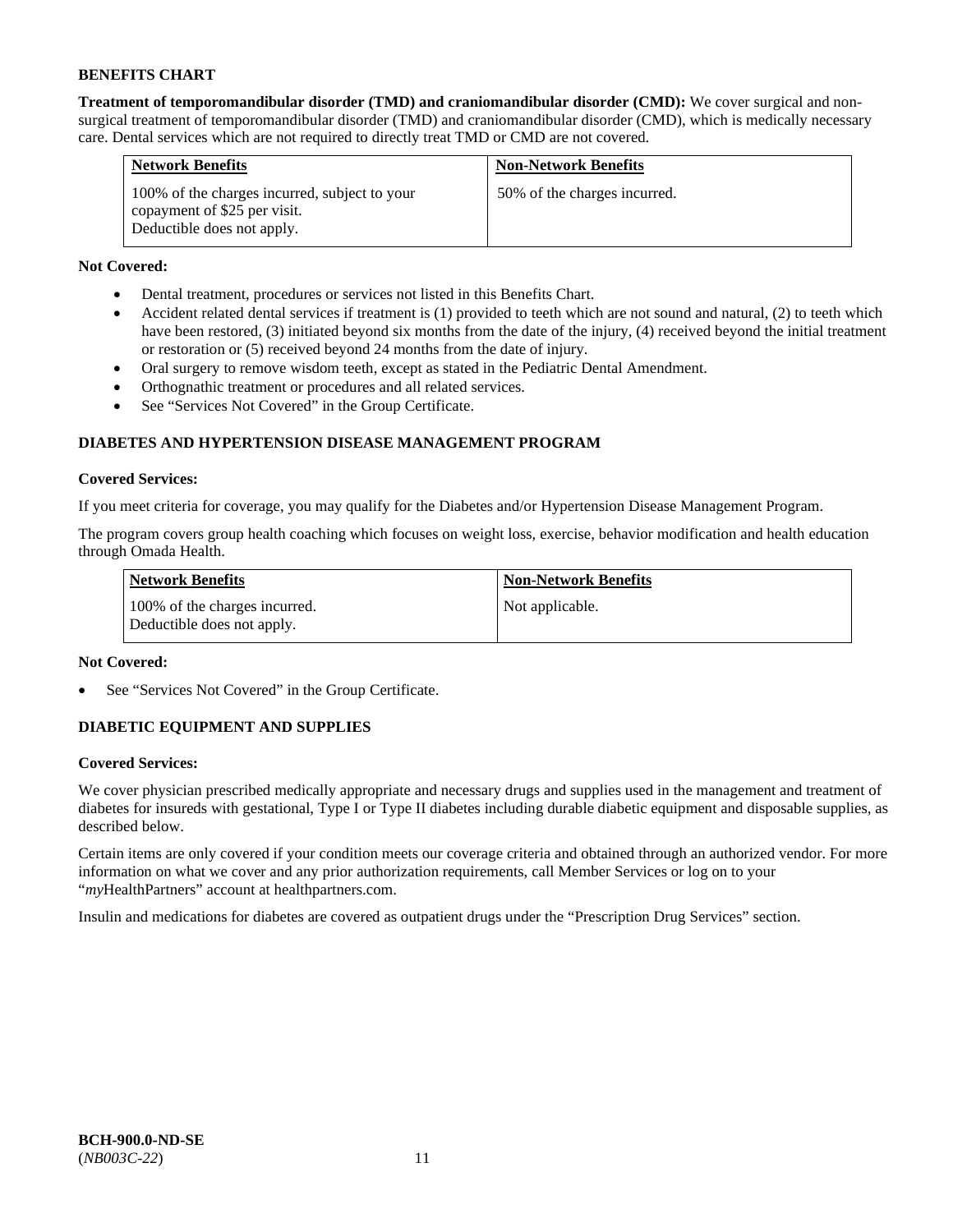**Pumps and pump supplies.** These include diabetic insulin pumps, diabetic infusion pumps and infusion pump supplies such as infusion sets, tubing, connectors and syringe reservoirs.

| <b>Network Benefits</b>                                    | <b>Non-Network Benefits</b>  |
|------------------------------------------------------------|------------------------------|
| Pumps received at a pharmacy:                              | 50% of the charges incurred. |
| 70% of the charges incurred.<br>Deductible does not apply. |                              |
| Pumps received from a non-pharmacy approved<br>vendor:     |                              |
| 70% of the charges incurred.                               |                              |

# **All other durable equipment and diabetic supplies**

Durable Diabetic Equipment and Supplies. These include continuous glucose monitoring system (CGMS), transmitter, sensors and receivers, diabetic blood glucose monitors and control/calibrating solutions (for checking accuracy or testing equipment and test strips).

Disposable Diabetic Supplies. These are one-time use supplies, including syringes, lancets, lancet devices, blood and urine ketone test strips, and needles.

Certain diabetic supplies and equipment must be purchased at a pharmacy.

| <b>Network Benefits</b>                                              | <b>Non-Network Benefits</b>  |
|----------------------------------------------------------------------|------------------------------|
| If received through a pharmacy:                                      | 50% of the charges incurred. |
| 70% of the charges incurred.<br>Deductible does not apply.           |                              |
| If received through a non-pharmacy provider:                         |                              |
| 70% of the charges incurred if purchased from an<br>approved vendor. |                              |

# **Limitations:**

- No more than a 93-day supply of diabetic supplies is covered and dispensed at a time.
- We require that certain diabetic supplies and equipment be purchased at a pharmacy.
- Diabetic supplies and equipment are limited to certain models and brands.
- Durable medical equipment and supplies must be obtained from or repaired by approved vendors.
- Covered services and supplies are based on established medical policies which are subject to periodic review and modification by the medical directors. Our coverage policy for diabetic supplies includes information on our required models and brands. These medical policies (medical coverage criteria) are available by calling Member Services, or logging on to your "myHealthPartners" account a[t healthpartners.com.](http://www.healthpartners.com/)

# **Not Covered:**

- Replacement or repair of any covered items, if the items are (i) damaged or destroyed by misuse, abuse or carelessness, (ii)
- lost; or (iii) stolen.
- Duplicate or similar items.
- Labor and related charges for repair of any covered items which are more than the cost of replacement by an approved
- vendor.
- Batteries for monitors and equipment.
- Sales tax, mailing, delivery charges, service call charges.
- See "Services Not Covered" in the Group Certificate.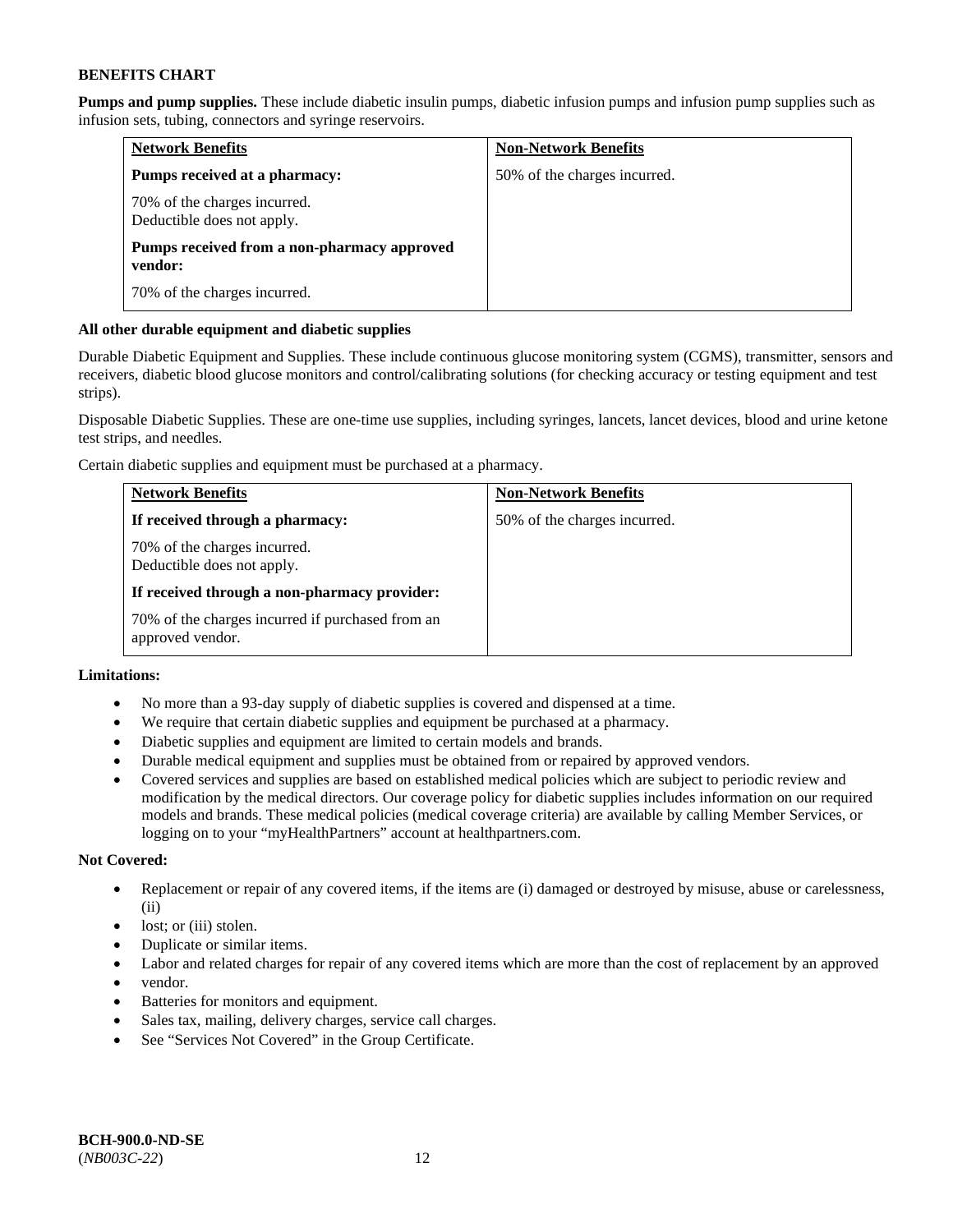# **DIAGNOSTIC IMAGING SERVICES**

### **Covered Services:**

We cover diagnostic imaging, when ordered by a provider and provided in a clinic or outpatient hospital facility (to see the benefit level for inpatient hospital or skilled nursing facility services, see benefits under "Inpatient Hospital and Skilled Nursing Facility Services").

### **Outpatient magnetic resonance imaging (MRI) and computed tomography (CT)**

| <b>Network Benefits</b>      | <b>Non-Network Benefits</b>  |
|------------------------------|------------------------------|
| 70% of the charges incurred. | 50% of the charges incurred. |

# **All other outpatient diagnostic imaging services**

#### **Services for illness or injury**

| <b>Network Benefits</b>      | <b>Non-Network Benefits</b>  |
|------------------------------|------------------------------|
| 70% of the charges incurred. | 50% of the charges incurred. |

### **Preventive services (MRI/CT procedures are not considered preventive)**

Diagnostic imaging services associated with preventive services are covered at the benefit level shown in the "Preventive Services" section of this Benefits Chart.

#### **Not Covered:**

See "Services Not Covered" in the Group Certificate.

# **DURABLE MEDICAL EQUIPMENT, PROSTHETICS, ORTHOTICS AND SUPPLIES**

#### **Covered Services:**

We cover equipment, supplies and services, as described below. Certain items are only covered if your condition meets our coverage criteria. For more information on what we cover and any prior authorization requirements, call Member Services or log on to your "*my*HealthPartners" account at [healthpartners.com.](http://www.healthpartners.com/)

- Durable medical equipment, such as wheelchairs, ventilators, oxygen, oxygen equipment, continuous positive airway pressure (CPAP) devices, hospital beds, and related services.
- Prosthetics, including breast prostheses, artificial limbs and artificial eyes, and related supplies.
- Orthotics.
- Medical supplies, including splints, surgical stockings, casts and dressings.
- Enteral feedings.
- Special dietary treatment for Phenylketonuria (PKU) and oral amino acid based elemental formula if it meets our medical coverage criteria.

Diabetic equipment and supplies are covered under the "Diabetic Equipment and Supplies" section.

#### **Special dietary treatment for Phenylketonuria (PKU) if it meets our medical coverage criteria**

| Network Benefits                                           | <b>Non-Network Benefits</b>  |
|------------------------------------------------------------|------------------------------|
| 70% of the charges incurred.<br>Deductible does not apply. | 50% of the charges incurred. |

#### **Oral amino acid based elemental formula if it meets our medical coverage criteria**

| <b>Network Benefits</b>      | <b>Non-Network Benefits</b>  |
|------------------------------|------------------------------|
| 70% of the charges incurred. | 50% of the charges incurred. |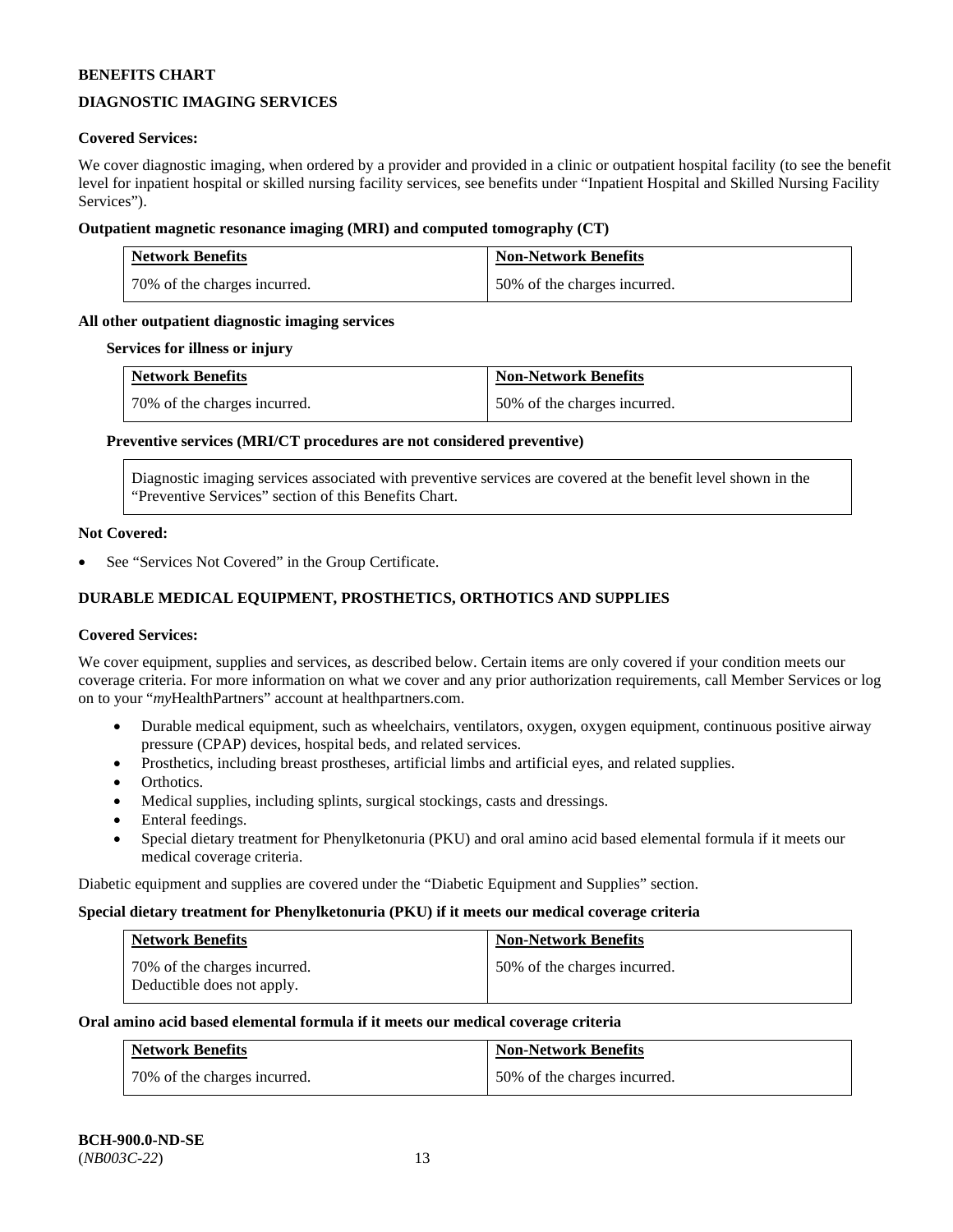### **All other durable medical equipment, prosthetics, orthotics and supplies**

| <b>Network Benefits</b>      | <b>Non-Network Benefits</b>  |
|------------------------------|------------------------------|
| 70% of the charges incurred. | 50% of the charges incurred. |

### **Limitations:**

Coverage of durable medical equipment is limited by the following:

- Payment will not exceed the cost of an alternate piece of equipment or service that is effective and medically necessary.
- For prosthetic benefits, other than hair prostheses (i.e., wigs) for hair loss resulting from alopecia areata and oral appliances for cleft lip and cleft palate, payment will not exceed the cost of an alternate piece of equipment or service that is effective, medically necessary and enables insureds to conduct standard activities of daily living.
- We reserve the right to determine if an item will be approved for rental vs. purchase.
- Durable medical equipment and supplies must be obtained from or repaired by approved vendors.
- Covered services and supplies are based on established medical policies which are subject to periodic review and modification by the medical or dental directors. Our coverage policy for diabetic supplies includes information on our required models and brands. These medical policies (medical coverage criteria) are available by calling Member Services, or logging on to your "*my*HealthPartners" account at [healthpartners.com.](http://www.healthpartners.com/)

### **Not Covered:**

Items which are not eligible for coverage include, but are not limited to:

- Replacement or repair of any covered items, if the items are (i) damaged or destroyed by misuse, abuse or carelessness, (ii) lost; or (iii) stolen.
- Duplicate or similar items.
- Labor and related charges for repair of any covered items which are more than the cost of replacement by an approved vendor.
- Sales tax, mailing, delivery charges, service call charges.
- Items which are primarily educational in nature or for hygiene, vocation, comfort, convenience or recreation.
- Communication aids or devices: equipment to create, replace or augment communication abilities including, but not limited to, speech processors, receivers, communication boards, or computer or electronic assisted communication.
- Hearing aids (implantable and external, including osseointegrated or bone anchored) and their fitting, except as specifically described in this Benefits Chart. This exclusion does not apply to cochlear implants.
- Eyeglasses, contact lenses and their fitting, measurement and adjustment, except as specifically described in this Benefits Chart.
- Hair prostheses (wigs).
- Household equipment which primarily has customary uses other than medical, such as, but not limited to, exercise cycles, air purifiers, central or unit air conditioners, water purifiers, non-allergenic pillows, mattresses or waterbeds.
- Household fixtures including, but not limited to, escalators or elevators, ramps, swimming pools and saunas.
- Modifications to the structure of the home including, but not limited to, its wiring, plumbing or charges for installation of equipment.
- Vehicle, car or van modifications including, but not limited to, hand brakes, hydraulic lifts and car carrier.
- Rental equipment while owned equipment is being repaired by non-contracted vendors, beyond one month rental of medically necessary equipment.
- Other equipment and supplies, including but not limited to assistive devices, that we determine are not eligible for coverage.
- See "Services Not Covered" in the Group Certificate.

# **EMERGENCY AND URGENTLY NEEDED CARE SERVICES**

#### **Covered Services:**

We cover services for emergency care and urgently needed care if the services are otherwise eligible for coverage under this Benefits Chart.

**Urgently needed care.** These are services to treat an unforeseen illness or injury, which are required in order to prevent a serious deterioration in your health, and which cannot be delayed until the next available clinic or office hours.

**BCH-900.0-ND-SE** (*NB003C-22*) 14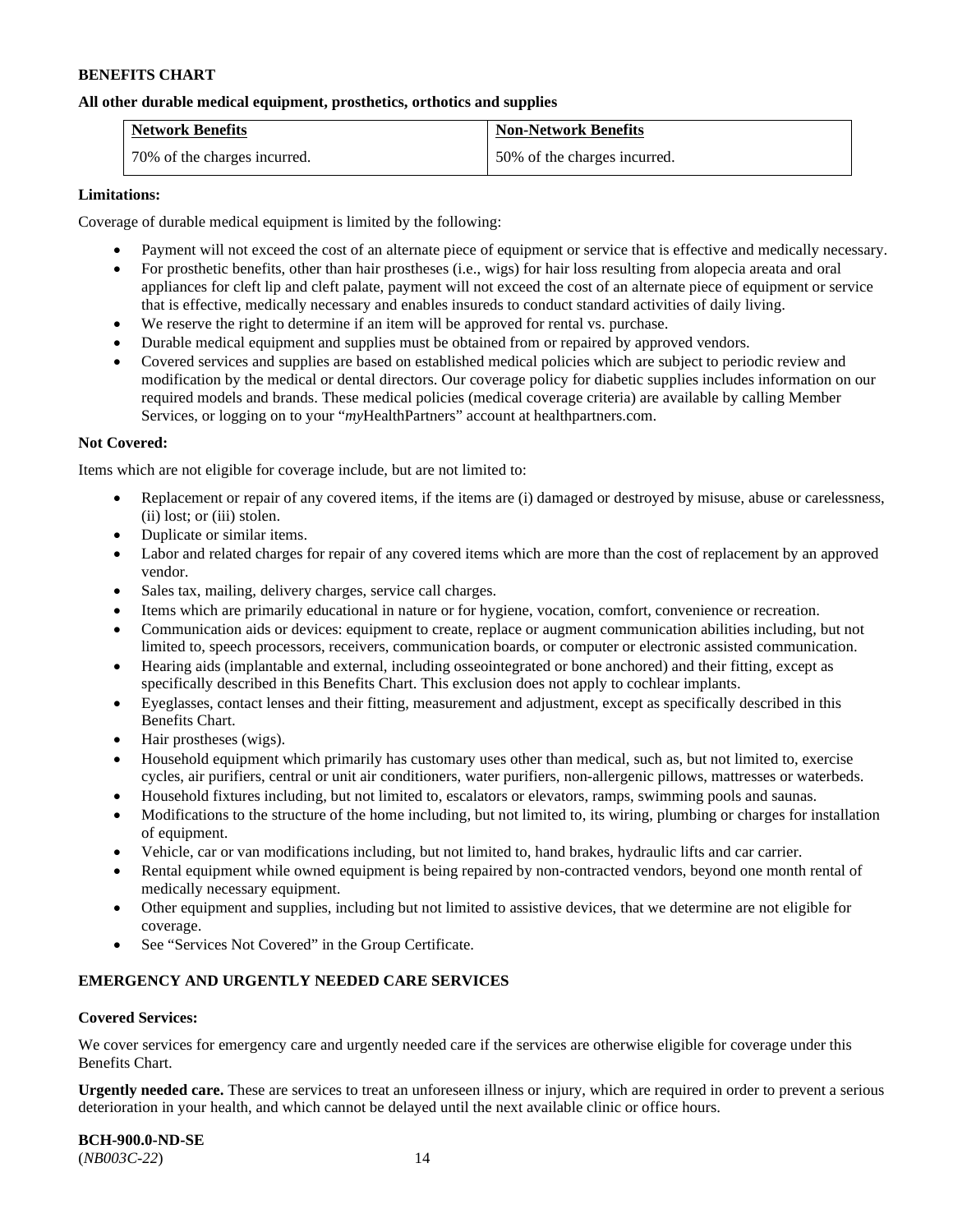### **Urgently needed care at clinics**

| <b>Network Benefits</b>                                                       | <b>Non-Network Benefits</b> |
|-------------------------------------------------------------------------------|-----------------------------|
| 100% of the charges incurred, subject to your<br>copayment of \$25 per visit. | See Network Benefits.       |
| Deductible does not apply.                                                    |                             |

**Emergency Care.** These are services to treat: (1) the sudden, unexpected onset of illness or injury which, if left untreated or unattended until the next available clinic or office hours, would result in hospitalization, or (2) a condition requiring professional health services immediately necessary to preserve life or stabilize health. Emergency care includes emergency services as defined in Division BB, Title I, Section 102 of the Consolidated Appropriations Act of 2021. Emergency care also includes an immediate response service available on a 24-hour, seven-day-a-week basis for each child, or person, having a psychiatric crisis, a mental health crisis, or a mental health emergency.

When reviewing claims for coverage of emergency services, our medical director will take into consideration (1) a reasonable layperson's belief that the circumstances required immediate medical care that could not wait until the next working day or next available clinic appointment; (2) the time of day and day of the week the care was provided; (3) the presenting symptoms including but not limited to severe pain, to ensure that the decision to reimburse the emergency care is not made solely on the basis of the actual diagnosis.

### **Emergency care in a hospital emergency room, including professional services of a physician**

| <b>Network Benefits</b>        | <b>Non-Network Benefits</b> |
|--------------------------------|-----------------------------|
| 1 70% of the charges incurred. | See Network Benefits.       |

### **Inpatient emergency care in a hospital including post-stabilization services as required under the federal No Surprises Act and its implementing regulations**

| <b>Network Benefits</b>      | <b>Non-Network Benefits</b> |
|------------------------------|-----------------------------|
| 70% of the charges incurred. | See Network Benefits.       |

#### **Not Covered:**

• See "Services Not Covered" in the Group Certificate.

# **GENE THERAPY**

# **Covered Services:**

We cover gene therapy treatment that meets our current medical coverage criteria.

| <b>Network Benefits</b>                                                                                                                                                                          | <b>Non-Network Benefits</b> |
|--------------------------------------------------------------------------------------------------------------------------------------------------------------------------------------------------|-----------------------------|
| Coverage level is same as corresponding Network<br>Benefits, depending on type of service provided<br>such as Office Visits for Illness or Injury, Inpatient<br>or Outpatient Hospital Services. | No coverage.                |

#### **Limitations:**

- Gene therapy must be provided by a designated provider.
- Specific types of gene therapy are limited to therapies and conditions specified in our medical coverage criteria.

#### **Not Covered:**

See "Services Not Covered" in the Group Certificate.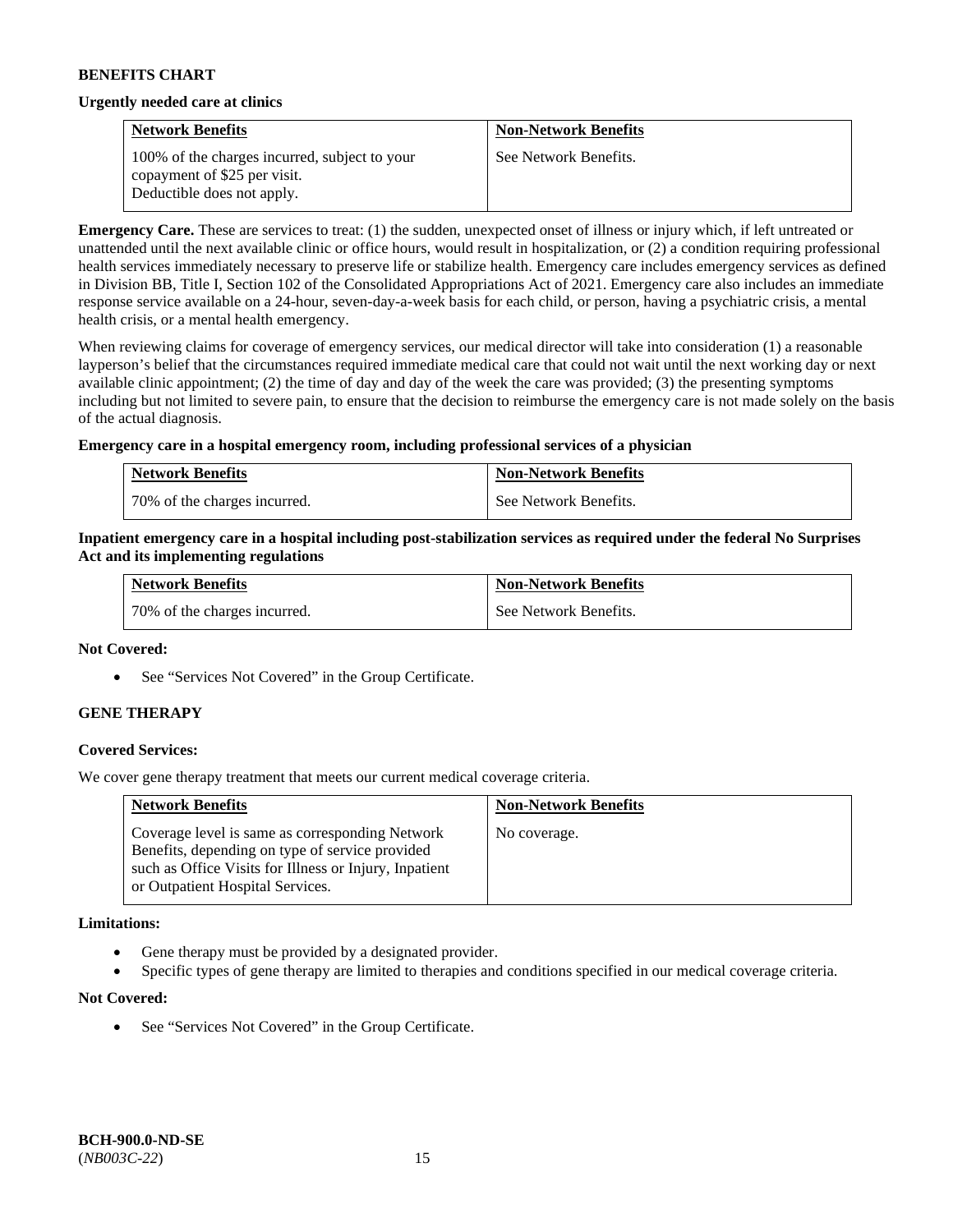# **HEALTH EDUCATION**

# **Covered Services:**

We cover education for preventive services and education for the management of chronic health problems (such as diabetes). Coverage includes medical nutrition therapy, that is provided by a certified, registered, or licensed health care professional working in a program consistent with the national standards of diabetes self-management education as established by the American Diabetes Association.

| <b>Network Benefits</b>                                     | <b>Non-Network Benefits</b>  |
|-------------------------------------------------------------|------------------------------|
| 100% of the charges incurred.<br>Deductible does not apply. | 50% of the charges incurred. |

### **Not Covered:**

• See "Services Not Covered" in the Group Certificate.

# **HOME HEALTH SERVICES**

# **Covered Services:**

We cover skilled nursing services, physical therapy, occupational therapy, speech therapy, respiratory therapy and other therapeutic services, non-routine prenatal and postnatal services, routine postnatal well child visits (as described in the Medical Coverage Criteria), phototherapy services for newborns, home health aide services and other eligible home health services when provided in your home, if you are homebound (i.e., unable to leave home without considerable effort due to a medical condition. Lack of transportation does not constitute homebound status). For phototherapy services for newborns and high risk prenatal services, supplies and equipment are included.

We cover total parenteral nutrition/intravenous ("TPN/IV") therapy, equipment, supplies and drugs in connection with IV therapy. IV line care kits are covered under Durable Medical Equipment.

You do not need to be homebound to receive total parenteral nutrition/intravenous ("TPN/IV") therapy.

We cover palliative care benefits. Palliative care includes symptom management, education and establishing goals of care. We waive the requirement that you be homebound for a limited number of home visits for palliative care (as shown in this Benefits Chart), if you have a life-threatening, non-curable condition which has a prognosis of survival of two years or less. Additional palliative care visits are eligible under the home health services benefit if you are homebound and meet all other requirements defined in this section.

Home health services are eligible and covered only when:

- medically necessary; and
- provided as rehabilitative care, terminal care or maternity care; and
- ordered by a physician, and included in the written home care plan.

#### **Physical therapy, occupational therapy, speech therapy, respiratory therapy, home health aide services and palliative care**

| <b>Network Benefits</b>                                                                                     | <b>Non-Network Benefits</b>  |
|-------------------------------------------------------------------------------------------------------------|------------------------------|
| 100% of the charges incurred, subject to your<br>copayment of \$25 per visit.<br>Deductible does not apply. | 50% of the charges incurred. |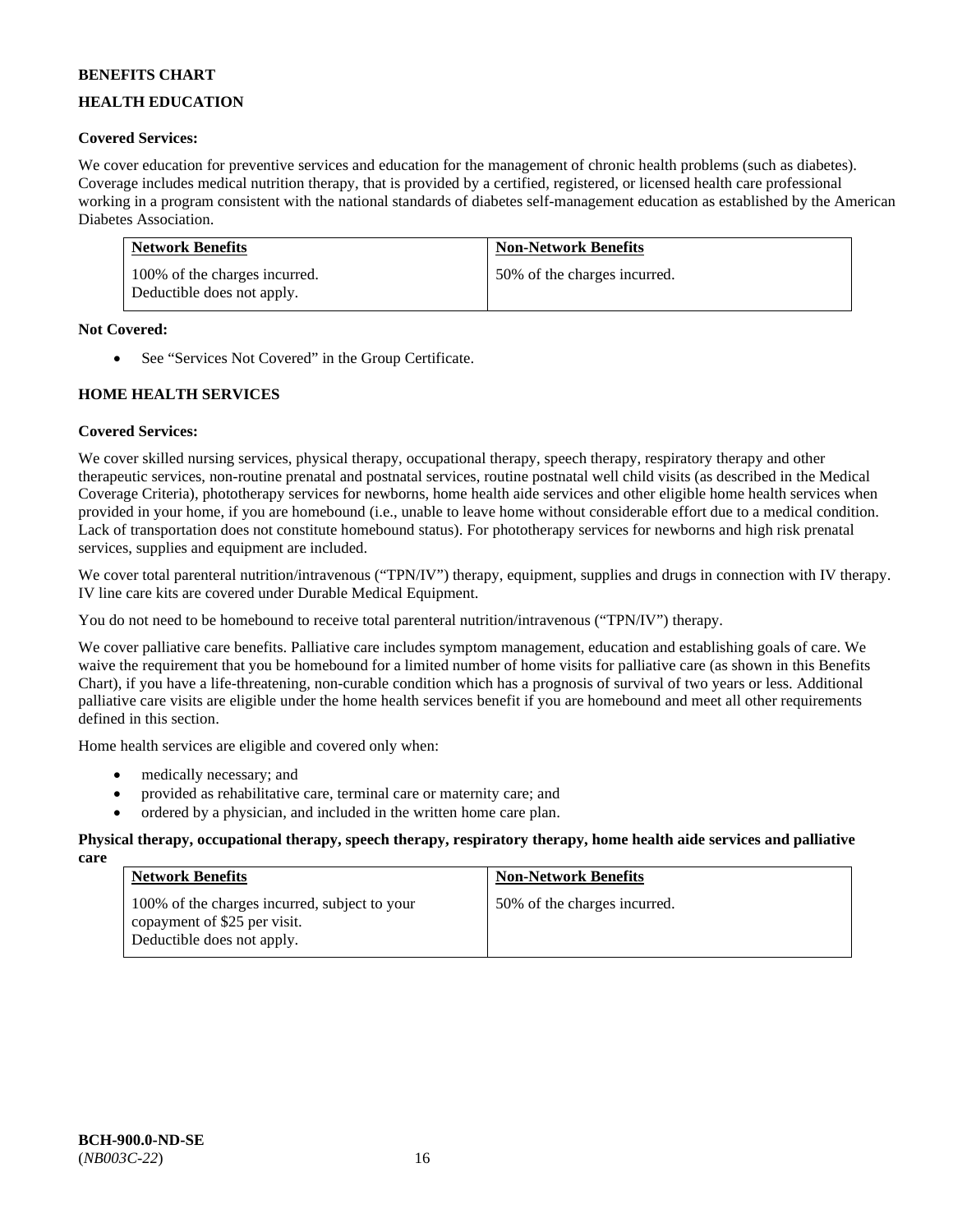### **TPN/IV therapy, skilled nursing services, non-routine prenatal/postnatal services and phototherapy**

| <b>Network Benefits</b>                                     | <b>Non-Network Benefits</b>  |
|-------------------------------------------------------------|------------------------------|
| 100% of the charges incurred.<br>Deductible does not apply. | 50% of the charges incurred. |

Each 24-hour visit (or shifts of up to 24-hour visits) equals one visit and counts toward the Maximum visits for all other services shown below. Any visit that lasts less than 24 hours, regardless of the length of the visit, will count as one visit toward the Maximum visits for all other services shown below. All visits must be medically necessary and benefit eligible.

#### **Routine postnatal well child visits**

| <b>Network Benefits</b>                                     | <b>Non-Network Benefits</b>  |
|-------------------------------------------------------------|------------------------------|
| 100% of the charges incurred.<br>Deductible does not apply. | 50% of the charges incurred. |

### **Maximum visits for palliative care**

If you are eligible to receive palliative care in the home and you are not homebound, there is a maximum of 12 visits per calendar year.

### **Maximum visits for all other services**

All other home health services are limited to 40 visits per calendar year. The routine postnatal well child visit does not count toward the visit limit.

#### **Limitations:**

- Home health services are not provided as a substitute for a primary caregiver in the home or as relief (respite) for a primary caregiver in the home. We will not reimburse family members or residents in your home for the above services.
- A service shall not be considered a skilled nursing service merely because it is performed by, or under the direct supervision of, a licensed nurse. Where a service (such as tracheotomy suctioning or ventilator monitoring) or like services, can be safely and effectively performed by a non-medical person (or self-administered), without the direct supervision of a licensed nurse, the service shall not be regarded as a skilled nursing service, whether or not a skilled nurse actually provides the service. The unavailability of a competent person to provide a non-skilled service shall not make it a skilled service when a skilled nurse provides it. Only the skilled nursing component of so-called "blended" services (i.e. services which include skilled and non-skilled components) are covered under this Benefits Chart.

#### **Not Covered:**

- Financial or legal counseling services.
- Housekeeping or meal services in your home.
- Private duty nursing services.
- Vocational rehabilitation and recreational or educational therapy. Recreation therapy is therapy provided solely for the purpose of recreation, including but not limited to: (a) requests for physical therapy or occupational therapy to improve athletic ability, and (b) braces or guards to prevent sports injuries.
- See "Services Not Covered" in the Group Certificate.

# **HOME HOSPICE SERVICES**

#### **Applicable Definitions:**

**Part-time.** This is up to two hours of service per day, more than two hours is considered continuous care.

**Continuous Care.** This is from two to twelve hours of service per day provided by a registered nurse, licensed practical nurse, or home health aide, during a period of crisis in order to maintain a terminally ill patient at home.

**Appropriate Facility.** This is a nursing home, hospice residence, or other inpatient facility.

| <b>BCH-900.0-ND-SE</b> |  |
|------------------------|--|
| $(NB003C-22)$          |  |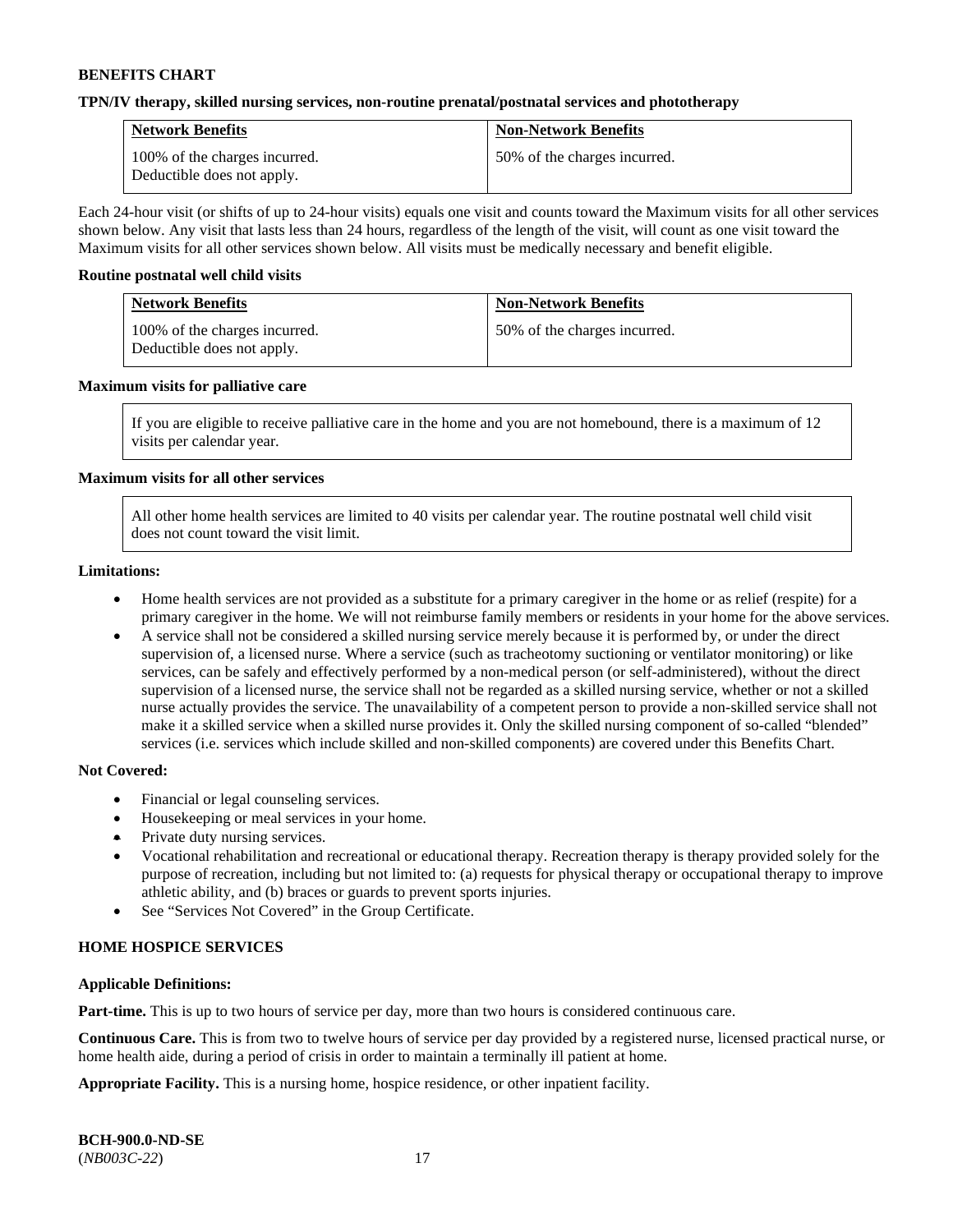**Custodial Care Related to Hospice Services.** This means providing assistance in the activities of daily living and the care needed by a terminally ill patient which can be provided by primary caregiver (i.e., family member or friend) who is responsible for the patient's home care.

# **Covered Services:**

**Home Hospice Program.** We cover the services described below if you are terminally ill and accepted as a home hospice program participant. You must meet the eligibility requirements of the program, and elect to receive services through the home hospice program. The services will be provided in your home, with inpatient care available when medically necessary as described below. If you elect to receive hospice services, you do so in lieu of curative treatment for your terminal illness for the period you are enrolled in the home hospice program.

**Eligibility:** In order to be eligible to be enrolled in the home hospice program, you must: (1) be a terminally ill patient (prognosis of six months or less); (2) have chosen a palliative treatment focus (i.e., emphasizing comfort and supportive services rather than treatment attempting to cure the disease or condition); and (3) continue to meet the terminally ill prognosis as reviewed by our medical director or his or her designee over the course of care. You may withdraw from the home hospice program at any time.

**Eligible Services:** Hospice services include the following services provided in accordance with an approved hospice treatment plan.

- Home Health Services:
	- o Part-time care provided in your home by an interdisciplinary hospice team (which may include a physician, nurse, social worker, and spiritual counselor) and medically necessary home health services are covered.
	- o One or more periods of continuous care in your home or in a setting which provides day care for pain or symptom management, when medically necessary, will be covered.
	- Inpatient Services: We cover medically necessary inpatient services.
- Other Services:
	- o Respite care is covered for care in your home or in an appropriate facility, to give your primary caregivers (i.e., family members or friends) rest and/or relief when necessary in order to maintain a terminally ill patient at home.
	- o Medically necessary medications for pain and symptom management.
	- o Semi-electric hospital beds and other durable medical equipment are covered.
	- o Emergency and non-emergency care is covered.

| <b>Network Benefits</b>                                     | <b>Non-Network Benefits</b>  |
|-------------------------------------------------------------|------------------------------|
| 100% of the charges incurred.<br>Deductible does not apply. | 50% of the charges incurred. |

Respite care is limited to five days per episode and respite care and continuous care combined are limited to 30 days.

# **Not Covered:**

- Financial or legal counseling services.
- Housekeeping or meal services in your home.
- Custodial or maintenance care related to hospice services, whether provided in the home or in a nursing home.
- Any service not specifically described as covered services under this home hospice services benefits.
- Any services provided by members of your family or residents in your home.
- See "Services Not Covered" in the Group Certificate.

# **HOSPITAL AND SKILLED NURSING FACILITY SERVICES**

#### **Covered Services:**

We cover services as described below.

#### **Medical or surgical hospital services**

**Inpatient hospital services:** We cover the following medical or surgical services, for the treatment of acute illness or injury, which require the level of care only provided in an acute care facility. These services must be authorized by a physician.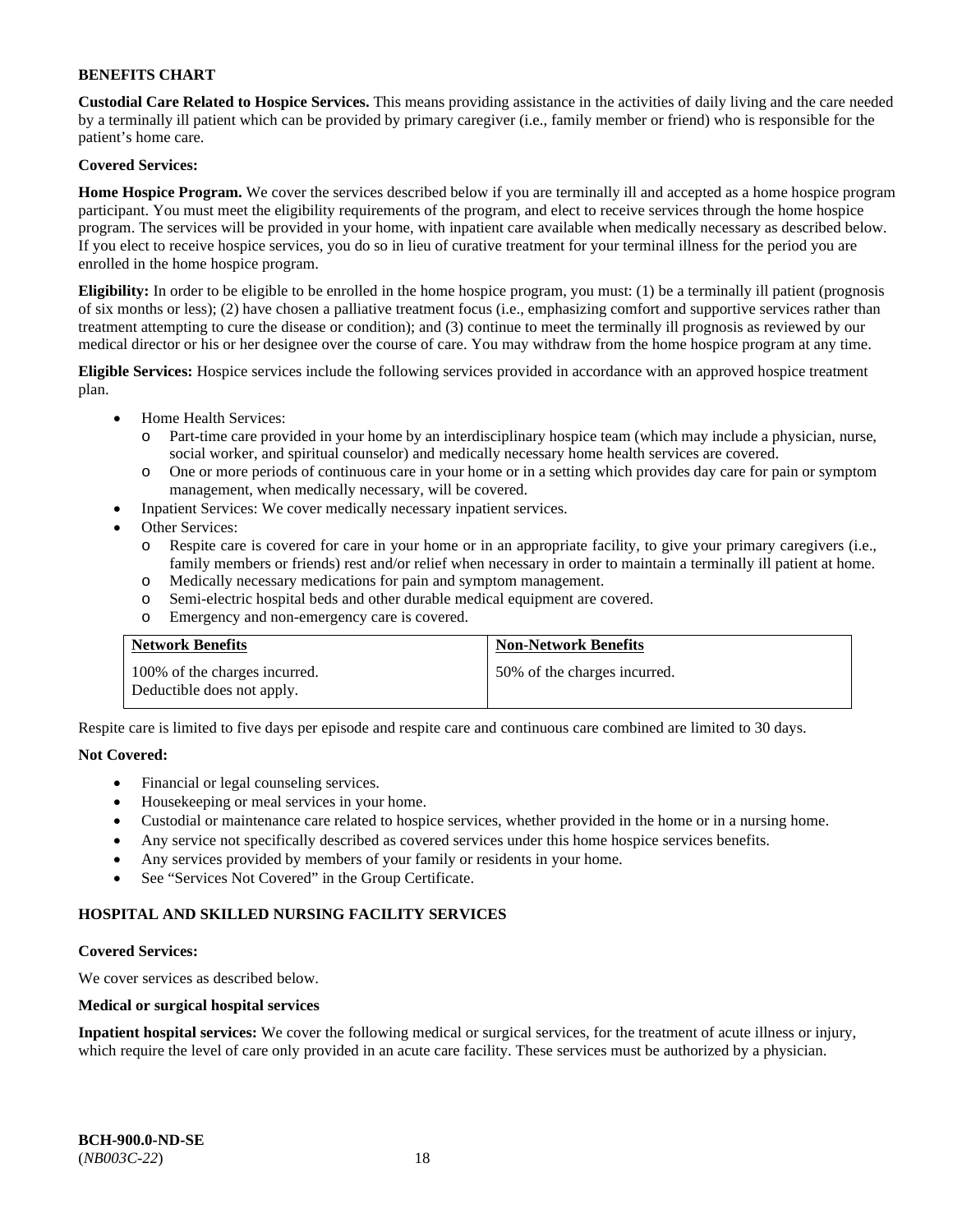Inpatient hospital services include: room and board; the use of operating or maternity delivery rooms; intensive care facilities; newborn nursery facilities; general nursing care, anesthesia, laboratory and diagnostic imaging services, reconstructive surgery, radiation therapy, physical therapy, prescription drugs or other medications administered during treatment, blood and blood products (unless replaced), and blood derivatives, and other diagnostic or treatment related hospital services; physician and other professional medical and surgical services provided while in the hospital, including gender confirmation surgery that meets medical coverage criteria.

Services for items for personal convenience, such as television rental, are not covered.

Group health plans and health insurance issuers generally may not, under Federal law, restrict benefits for any hospital length of stay in connection with childbirth for the mother of newborn child to less than 48 hours following a vaginal delivery, or less than 96 hours following a caesarean section. However, Federal law generally does not prohibit the mother's or newborn's attending provider, after consulting with the mother, from discharging the mother or her newborn earlier than 48 hours (or 96 hours as applicable). In any case plans and issuers may not, under Federal law, require that a provider obtain authorization from the plan or the insurance issuer for prescribing a length of stay not in excess of 48 hours (or 96 hours).

| <b>Network Benefits</b>      | <b>Non-Network Benefits</b>  |
|------------------------------|------------------------------|
| 70% of the charges incurred. | 50% of the charges incurred. |

Each insured's admission or confinement, including that of a newborn child, is separate and distinct from the admission or confinement of any other insured.

**Outpatient hospital, ambulatory care or surgical facility services:** We cover the following medical and surgical services, for diagnosis or treatment of illness or injury on an outpatient basis. These services must be authorized by a physician.

Outpatient services include: use of operating rooms, maternity delivery rooms or other outpatient departments, rooms or facilities; and the following outpatient services: general nursing care, anesthesia, laboratory and diagnostic imaging services, reconstructive surgery, radiation therapy, physical therapy, drugs administered during treatment, blood and blood products (unless replaced), and blood derivatives, and other diagnostic or treatment related outpatient services; physician and other professional medical and surgical services provided while an outpatient, including gender confirmation surgery that meets medical coverage criteria.

For Network Benefits, non-emergent, scheduled outpatient Magnetic Resonance Imaging (MRI) and Computed Tomography (CT) must be provided at a designated facility. Your physician or facility will obtain or verify prior authorization for these services, as needed.

| <b>Network Benefits</b>      | <b>Non-Network Benefits</b>  |
|------------------------------|------------------------------|
| 70% of the charges incurred. | 50% of the charges incurred. |

To see the benefit level for diagnostic imaging services, laboratory services and physical therapy, see the benefits under Diagnostic Imaging Services, Laboratory Services and Physical Therapy in this Benefits Chart.

**Skilled nursing facility care:** We cover room and board, daily skilled nursing and related ancillary services for post-acute treatment and rehabilitative care of illness or injury, that meets medical coverage criteria.

| <b>Network Benefits</b>                      | <b>Non-Network Benefits</b>                  |
|----------------------------------------------|----------------------------------------------|
| 70% of the charges incurred.                 | 50% of the charges incurred.                 |
| Limited to 30 day maximum per calendar year. | Limited to 30 day maximum per calendar year. |

Each day of services provided under the Network Benefits and Non-Network Benefits, combined, counts toward the maximums shown above.

# **Not Covered:**

- Services for items for personal convenience, such as television rental, are not covered.
- See "Services Not Covered" in the Group Certificate.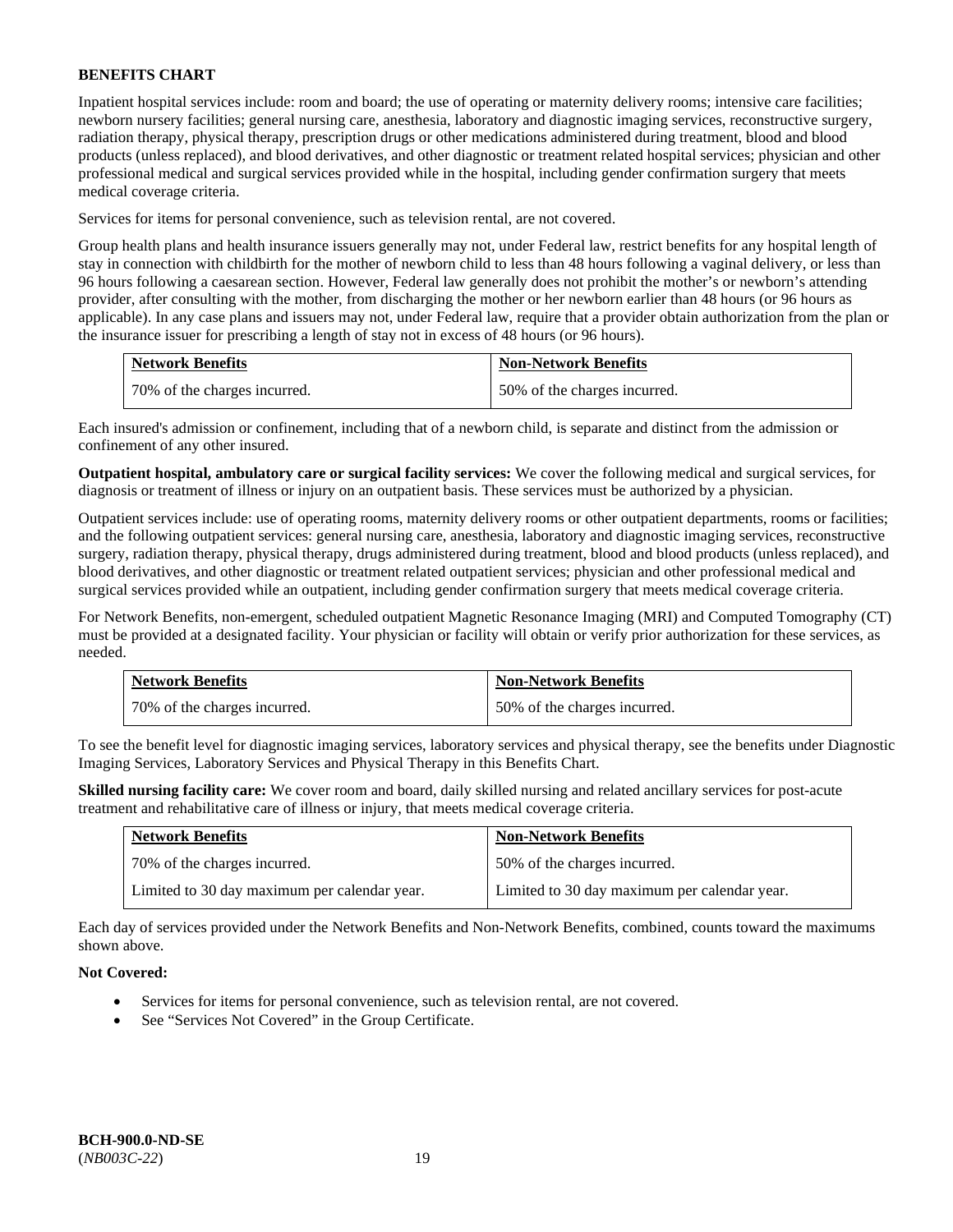# **INFERTILITY DIAGNOSIS**

### **Covered Services:**

We cover the diagnosis of infertility. These services include diagnostic procedures and tests provided in connection with an infertility evaluation, office visits and consultations to diagnose infertility.

| <b>Network Benefits</b>      | <b>Non-Network Benefits</b>  |
|------------------------------|------------------------------|
| 70% of the charges incurred. | 50% of the charges incurred. |
| Deductible does not apply.   |                              |

Coverage is limited to office visits and consultations to diagnose infertility. Treatment is not covered.

### **Not Covered:**

- Infertility/fertility treatment, including but not limited to, office visits, laboratory services, diagnostic imaging services and fertility drugs, reversal of sterilization, and sperm, ova or embryo acquisition, retrieval or storage; however, we do cover office visits and consultations to diagnose infertility.
- Services related to the establishment of surrogate pregnancy and fees for a surrogate. However, pregnancy and maternity services are covered for an insured under this Benefits Chart, including a surrogate pregnancy.
- See "Services Not Covered" in the Group Certificate.

### **LABORATORY SERVICES**

#### **Covered Services:**

We cover laboratory tests when ordered by a provider and provided in a clinic or outpatient hospital facility. To see the benefit level for inpatient hospital or skilled nursing facility services, see benefits under "Inpatient Hospital and Skilled Nursing Facility Services" in this Benefits Chart.

#### **Prostate-specific antigen (PSA) testing**

| <b>Network Benefits</b>                                     | <b>Non-Network Benefits</b>  |
|-------------------------------------------------------------|------------------------------|
| 100% of the charges incurred.<br>Deductible does not apply. | 50% of the charges incurred. |

#### **All other laboratory services**

#### **Services for illness or injury**

| <b>Network Benefits</b>                                     | <b>Non-Network Benefits</b>  |
|-------------------------------------------------------------|------------------------------|
| 100% of the charges incurred.<br>Deductible does not apply. | 50% of the charges incurred. |

#### **Preventive services**

Laboratory services associated with preventive services are covered at the benefit level shown in the "Preventive Services" section of this Benefits Chart.

#### **Not Covered:**

See "Services Not Covered" in the Group Certificate.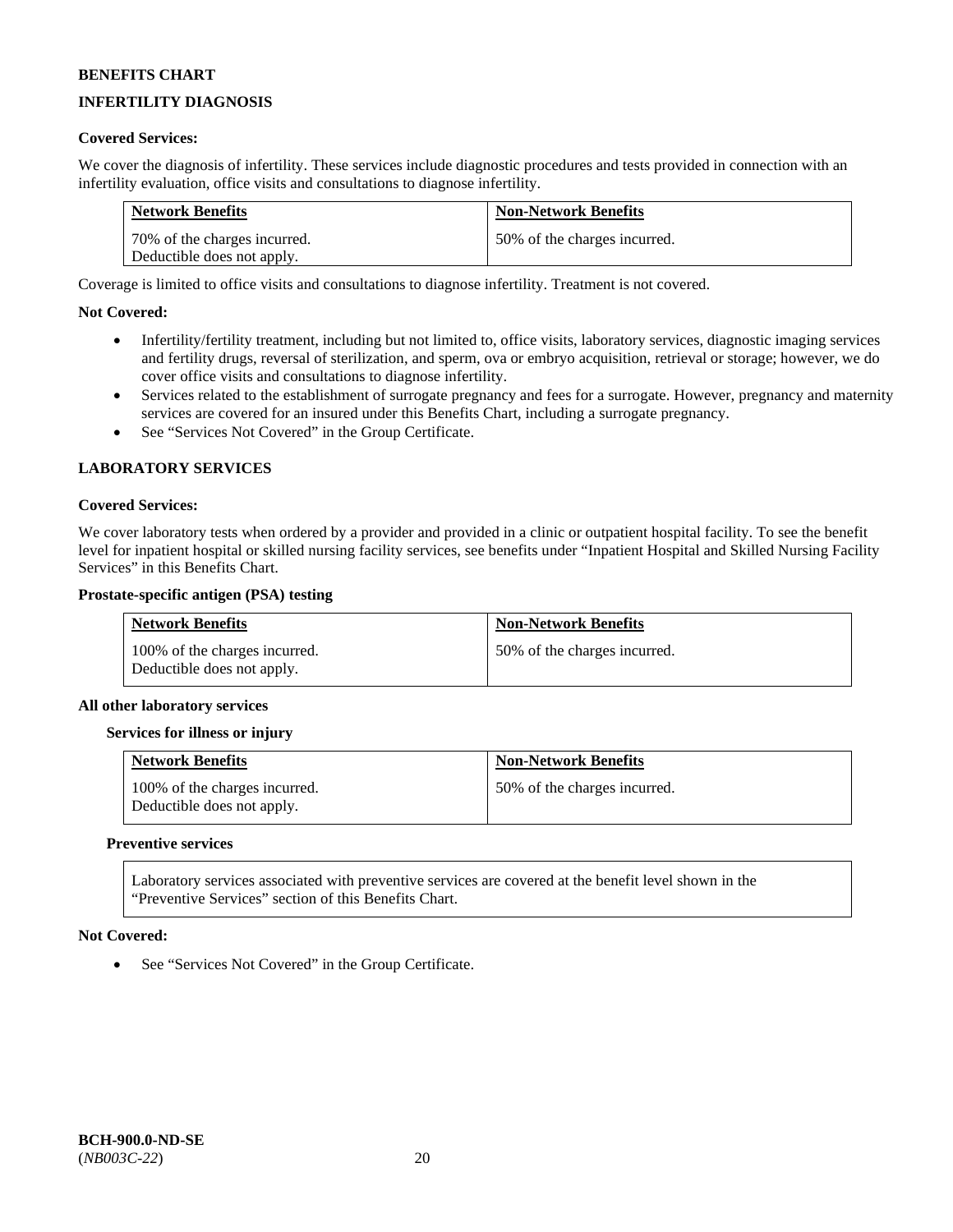# **MASTECTOMY RECONSTRUCTION BENEFIT**

### **Covered Services:**

We cover reconstruction of the breast on which the mastectomy has been performed; surgery and reconstruction of the other breast to produce symmetrical appearance, and prostheses and physical complications of all stages of mastectomy, including lymphedemas.

| <b>Network Benefits</b>                                | <b>Non-Network Benefits</b>                            |
|--------------------------------------------------------|--------------------------------------------------------|
| Coverage level is same as corresponding Network        | Coverage level is same as corresponding Non-           |
| Benefits, depending on type of service provided,       | Network Benefits, depending on type of service         |
| such as Office Visits for Illness or Injury, Inpatient | provided, such as Office Visits for Illness or Injury, |
| or Outpatient Hospital Services.                       | Inpatient or Outpatient Hospital Services.             |

### **Not Covered:**

• See "Services Not Covered" in the Group Certificate.

# **MEDICATION THERAPY DISEASE MANAGEMENT PROGRAM**

### **Covered Services:**

If you meet our criteria for coverage, you may qualify for our Medication Therapy Disease Management program.

The program covers consultations with a designated pharmacist.

Covered services are based on established medical policies, which are subject to periodic review and modification by the medical directors. These medical policies (medical coverage criteria) are available online by logging on to your "*my*HealthPartners" account a[t healthpartners.com](http://www.healthpartners.com/) or by calling Member Services.

| <b>Network Benefits</b>                                     | <b>Non-Network Benefits</b> |
|-------------------------------------------------------------|-----------------------------|
| 100% of the charges incurred.<br>Deductible does not apply. | No coverage.                |

#### **Not Covered:**

See "Services Not Covered" in the Group Certificate.

# **OFFICE VISITS FOR ILLNESS OR INJURY**

#### **Covered Services:**

We cover the following when medically necessary: professional medical and surgical services and related supplies, including biofeedback, of physicians and other health care providers; blood and blood products (unless replaced) and blood derivatives.

We cover diagnosis and treatment of illness or injury to the eyes. Where contact or eyeglass lenses are prescribed as medically necessary for the post-operative treatment of cataracts or for the treatment of aphakia, acute or chronic corneal pathology, or keratoconus, we cover the initial evaluation, lenses and fitting. Insureds must pay for lens replacement beyond the initial pair.

Services received via video, e-visit or telephone are covered under the "Telehealth/Telemedicine Services" section.

#### **Office visits**

| <b>Network Benefits</b>                                                                                     | <b>Non-Network Benefits</b>  |
|-------------------------------------------------------------------------------------------------------------|------------------------------|
| 100% of the charges incurred, subject to your<br>copayment of \$25 per visit.<br>Deductible does not apply. | 50% of the charges incurred. |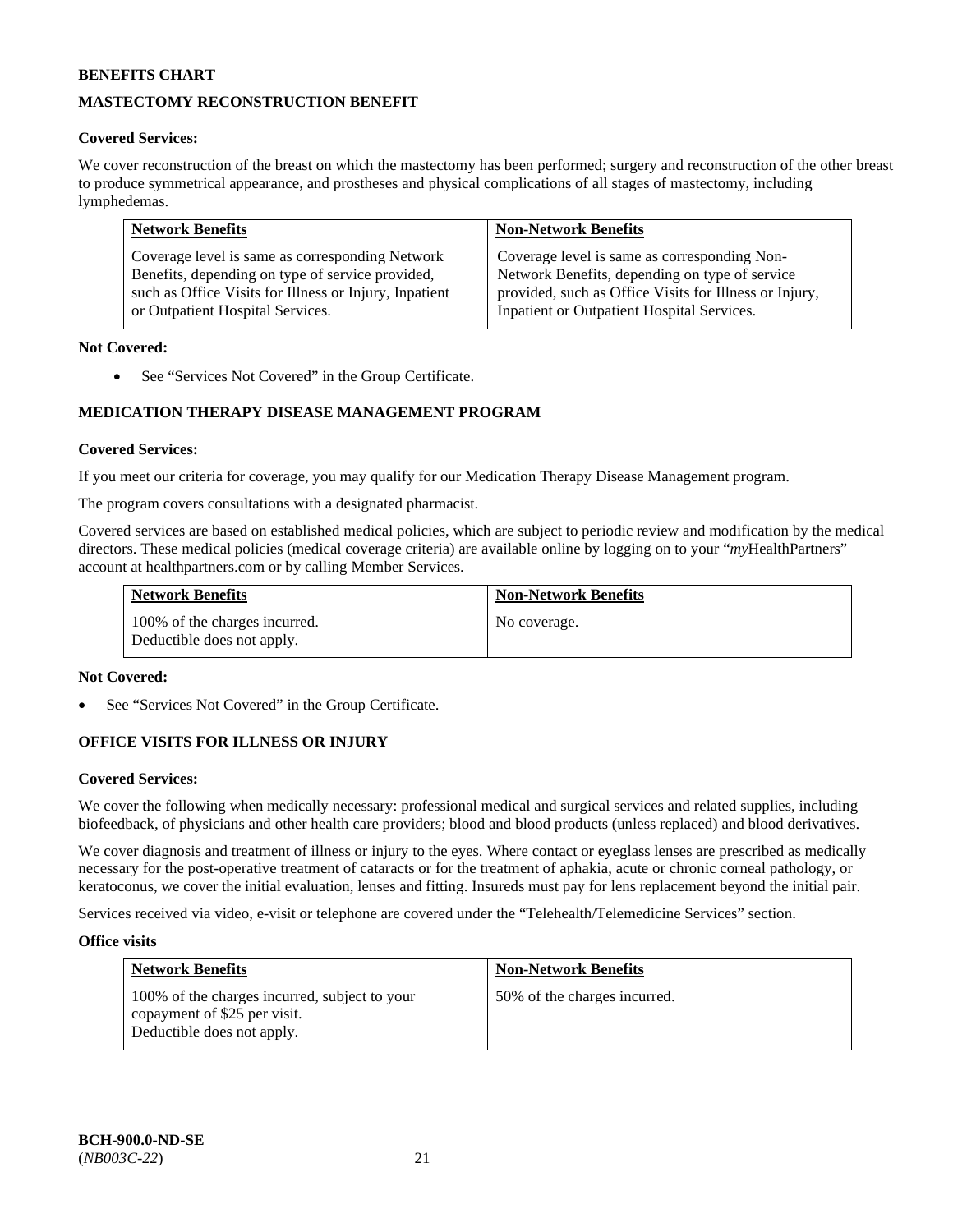#### **Convenience clinics**

| <b>Network Benefits</b>                                                                                     | <b>Non-Network Benefits</b>  |
|-------------------------------------------------------------------------------------------------------------|------------------------------|
| 100% of the charges incurred, subject to your<br>copayment of \$10 per visit.<br>Deductible does not apply. | 50% of the charges incurred. |

## **Injections administered in a physician's office, other than immunizations**

### **Allergy injections**

| <b>Network Benefits</b>                                                                                              | <b>Non-Network Benefits</b>  |
|----------------------------------------------------------------------------------------------------------------------|------------------------------|
| 100% of the charges incurred, subject to your<br>copayment of \$2 per date of service.<br>Deductible does not apply. | 50% of the charges incurred. |

#### **All other injections**

| <b>Network Benefits</b>                                                                                              | <b>Non-Network Benefits</b>  |
|----------------------------------------------------------------------------------------------------------------------|------------------------------|
| 100% of the charges incurred, subject to your<br>copayment of \$2 per date of service.<br>Deductible does not apply. | 50% of the charges incurred. |

### **Not Covered:**

- Court ordered treatment.
- See "Services Not Covered" in the Group Certificate.

# **PEDIATRIC EYEWEAR**

# **Covered Services:**

We cover pediatric eyewear for children.

Routine eye exams are covered under the "Preventive Services" section.

| <b>Network Benefits</b>      | <b>Non-Network Benefits</b> |
|------------------------------|-----------------------------|
| 70% of the charges incurred. | No coverage.                |

#### **Limitations:**

- Coverage under this provision will continue until the end of the month in which the child turns age 19.
- Limited to one of the following per calendar year:
	- o one pair of eyeglasses including one set of prescription lenses, frames from our designated eyewear collection, and anti-scratch coating; or
	- o one pair of non-disposable contact lenses; or
	- o a one-year supply of disposable contact lenses.
- Contact lens fittings are limited to two per calendar year.

#### **Not Covered:**

- Frames that are not included in our designated eyewear collection. However, one pair of lenses will be covered if an insured
- chooses frames outside our designated eyewear collection.
- More than one pair of lenses or frames or non-disposable contacts per calendar year, regardless of the reason. This includes replacement of eyeglasses or contact lenses due to loss, breakage, theft, or change in prescription.
- Safety glasses or goggles for sports or vocational reasons.
- Upgrades including, but not limited to, UV protection and no-line multifocal lenses.
- See "Services Not Covered" in the Group Certificate.

**BCH-900.0-ND-SE** (*NB003C-22*) 22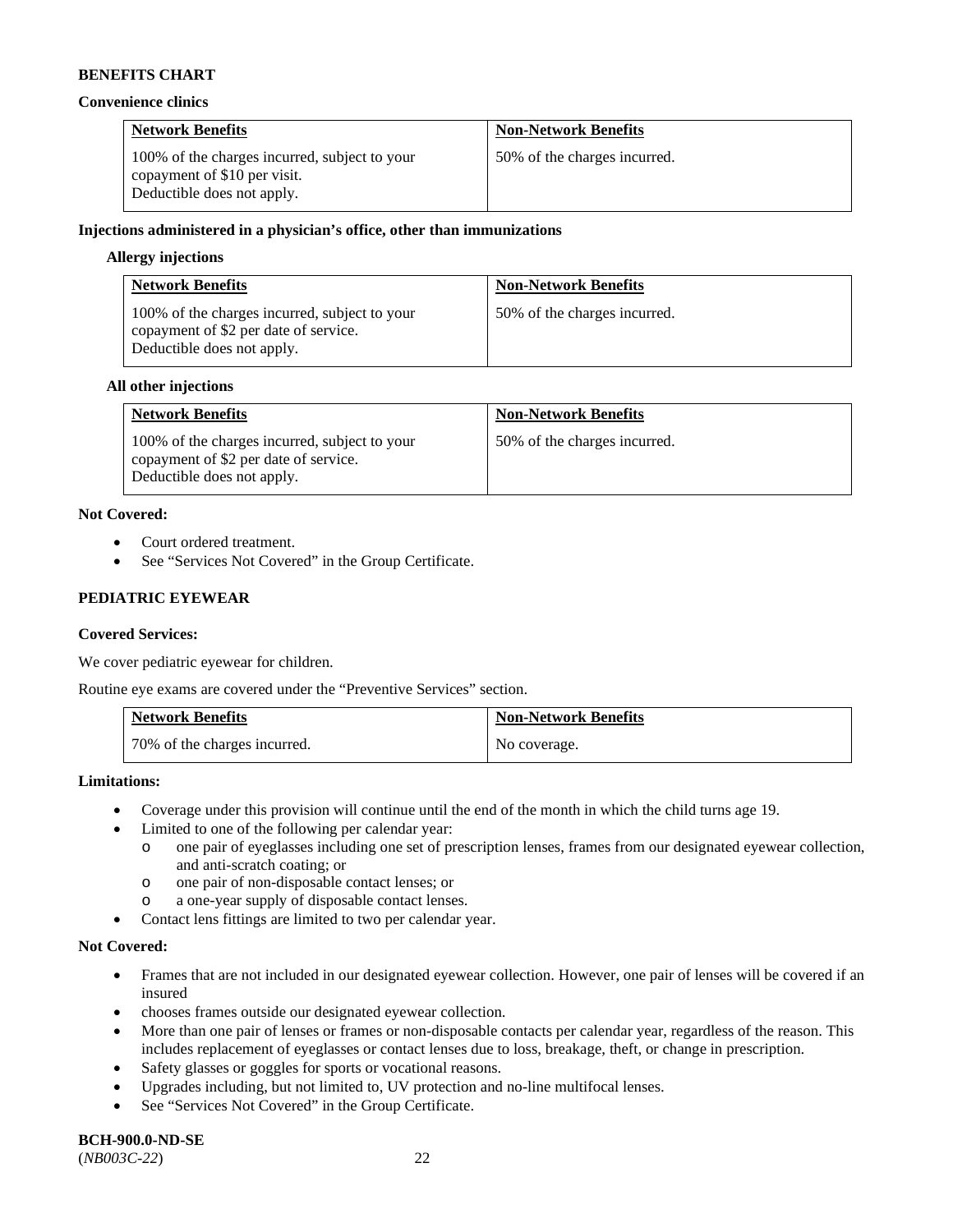# **PHYSICAL THERAPY, OCCUPATIONAL THERAPY AND SPEECH THERAPY**

### **Covered Services:**

We cover the following physical therapy, occupational therapy and speech therapy services:

- Medically necessary rehabilitative care to correct the effects of illness or injury.
- Habilitative care rendered for congenital, developmental or medical conditions which have significantly limited the successful initiation of normal speech and normal motor development.

Massage therapy which is performed in conjunction with other treatment/modalities by a physical or occupational therapist, is part of a prescribed treatment plan and is not billed separately is covered.

We cover services provided in a clinic. We also cover physical therapy provided in an outpatient hospital facility. To see the benefit level for inpatient hospital or skilled nursing facility services, see benefits under "Inpatient Hospital and Skilled Nursing Facility Services."

#### **Rehabilitative care**

| <b>Network Benefits</b>                                                                                     | <b>Non-Network Benefits</b>  |
|-------------------------------------------------------------------------------------------------------------|------------------------------|
| 100% of the charges incurred, subject to your<br>copayment of \$25 per visit.<br>Deductible does not apply. | 50% of the charges incurred. |

#### **Maximum Visits**

- Physical Therapy is limited to 30 visits per calendar year.
- Occupational Therapy is limited to 30 visits per calendar year.
- Speech Therapy is limited to 30 visits per calendar year.

#### **Habilitative care**

| <b>Network Benefits</b>                                                                                     | <b>Non-Network Benefits</b>  |
|-------------------------------------------------------------------------------------------------------------|------------------------------|
| 100% of the charges incurred, subject to your<br>copayment of \$25 per visit.<br>Deductible does not apply. | 50% of the charges incurred. |

### **Maximum Visits**

- Physical Therapy is limited to 30 visits per calendar year.
- Occupational Therapy is limited to 30 visits per calendar year.
- Speech Therapy is limited to 30 visits per calendar year.

#### **Not Covered:**

- Massage therapy for the purpose of comfort or convenience of the insured.
- See "Services Not Covered" in the Group Certificate.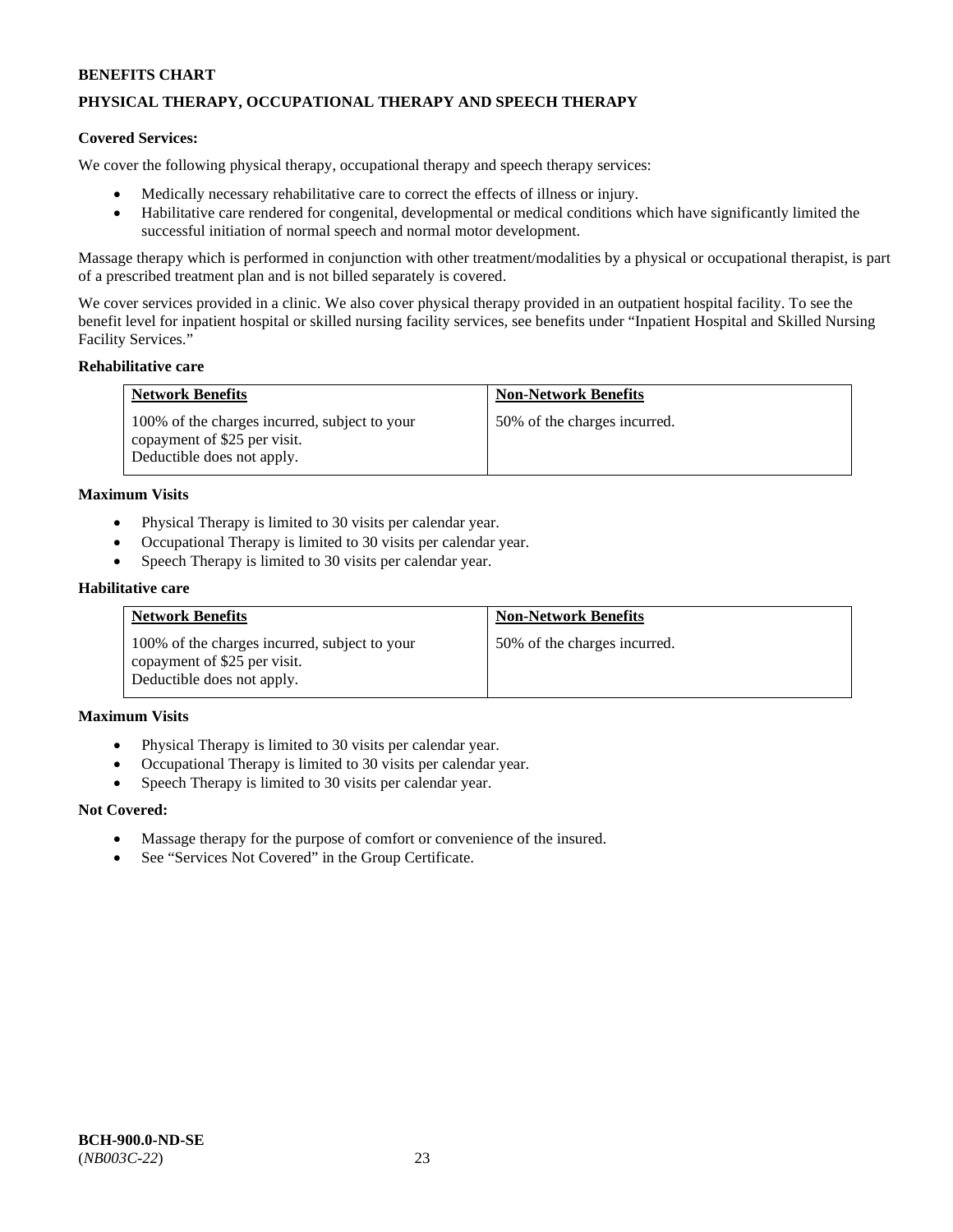# **PRE-DIABETES DISEASE MANAGEMENT PROGRAM**

# **Covered Services:**

If you meet our criteria for coverage, you may qualify for the Pre-diabetes Disease Management Program through Omada Health. The program covers group health coaching which focuses on weight loss, exercise, behavior modification and health education at select locations determined by the plan.

| Network Benefits                                            | <b>Non-Network Benefits</b> |
|-------------------------------------------------------------|-----------------------------|
| 100% of the charges incurred.<br>Deductible does not apply. | Not applicable.             |

### **Not Covered:**

See "Services Not Covered" in the Group Certificate.

# **PRESCRIPTION DRUG SERVICES**

# **Covered Services:**

We cover prescription drugs and medications, which can be self-administered or are administered in a physician's office. We cover off-label use of formulary drugs to treat cancer if the drug is recognized for the treatment of cancer in an authoritative compendia used by the Medicare program and when an appropriate level of evidence or medical necessity is met.

### **For Network benefits, drugs and medications must be obtained at a Network Pharmacy.**

### **If a copayment is required, you must pay one copayment for each 31-day supply, or portion thereof unless otherwise indicated below.**

### **Outpatient drugs (except as specified below)**

| <b>Network Benefits</b>                                                                                      | <b>Non-Network Benefits</b>  |
|--------------------------------------------------------------------------------------------------------------|------------------------------|
| 100% of the charges incurred, subject to your<br>copayment of \$5 for generic low cost formulary<br>drugs.   | 50% of the charges incurred. |
| 100% of the charges incurred, subject to your<br>copayment of \$25 for generic high cost formulary<br>drugs. |                              |
| 100% of the charges incurred, subject to your<br>copayment of \$60 for brand name formulary drugs.           |                              |
| In no event will your cost for a formulary insulin<br>drug exceed \$25.                                      |                              |
| Non-formulary drugs are covered at 100% of the<br>charges incurred, subject to your copayment of<br>\$150.   |                              |
| Deductible does not apply.                                                                                   |                              |

#### **Mail order drugs**

| <b>Network Benefits</b>                                                                                                                                                          | <b>Non-Network Benefits</b>                                                       |
|----------------------------------------------------------------------------------------------------------------------------------------------------------------------------------|-----------------------------------------------------------------------------------|
| For your convenience, you may also get up to a 93-<br>day supply of outpatient prescription drugs that can<br>be self-administered through the designated mail<br>order service. | Mail order drugs are only available through the<br>designated mail order service. |
| Specialty Drugs are not available through the mail<br>order service.                                                                                                             |                                                                                   |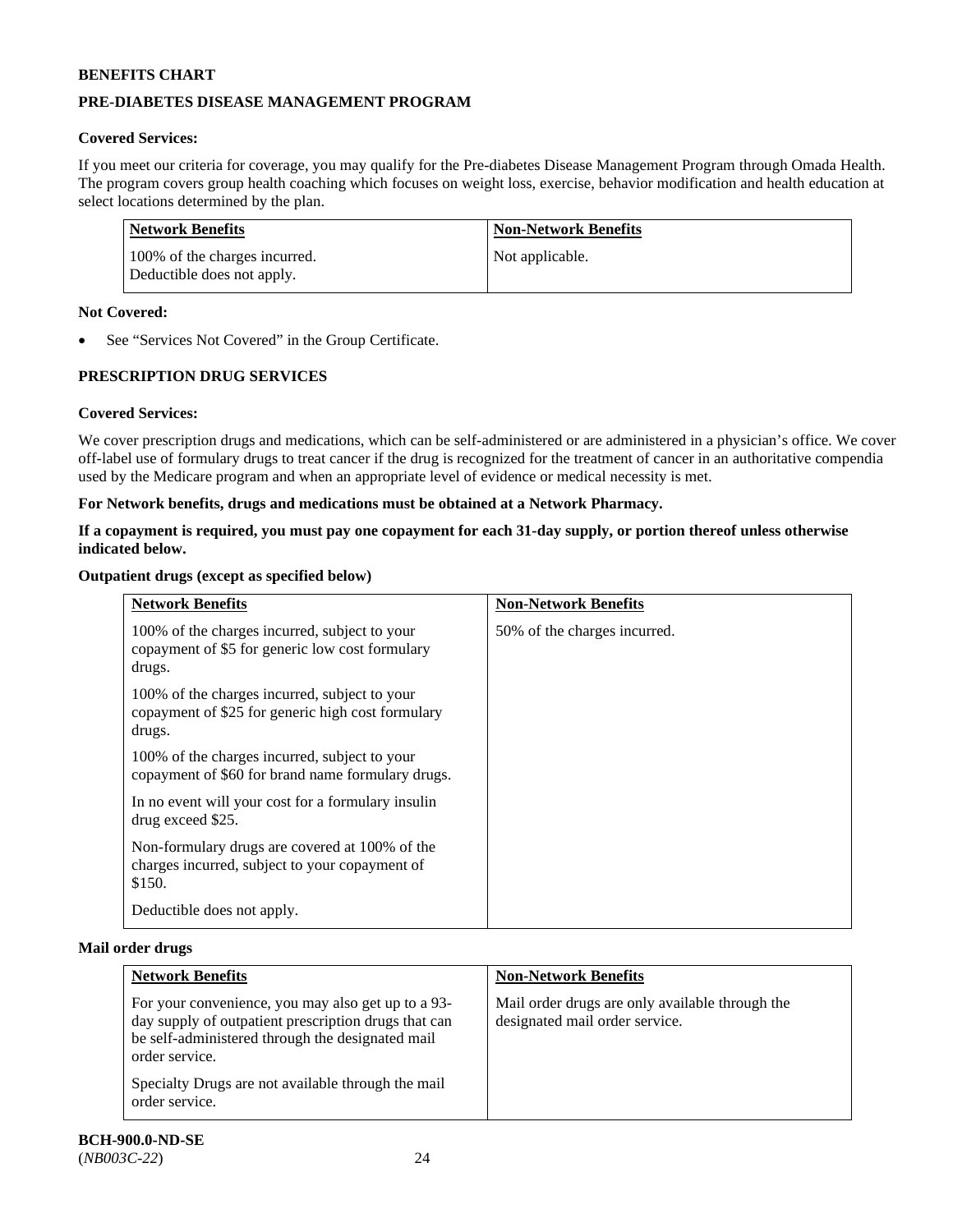#### **Specialty drugs that are self-administered**

| <b>Network Benefits</b>                                    | <b>Non-Network Benefits</b> |
|------------------------------------------------------------|-----------------------------|
| 80% of the charges incurred.<br>Deductible does not apply. | No coverage.                |

For Network Benefits, Specialty Drugs are limited to drugs on the specialty drug list and must be obtained from a designated vendor.

### **Drugs for the treatment of growth deficiency**

| <b>Network Benefits</b>                                    | <b>Non-Network Benefits</b>  |
|------------------------------------------------------------|------------------------------|
| 80% of the charges incurred.<br>Deductible does not apply. | 50% of the charges incurred. |

For Network Benefits, Growth Deficiency Drugs are limited to drugs on the specialty drug list and must be obtained from a designated vendor.

### **Tobacco cessation drugs are covered for all FDA-approved tobacco cessation drugs (including over-the-counter drugs) for a minimum of 90 days**

| <b>Network Benefits</b>                                     | <b>Non-Network Benefits</b>  |
|-------------------------------------------------------------|------------------------------|
| 100% of the charges incurred.<br>Deductible does not apply. | 50% of the charges incurred. |

### **Contraceptive drugs**

| <b>Network Benefits</b>                                                                                                                                            | <b>Non-Network Benefits</b>  |
|--------------------------------------------------------------------------------------------------------------------------------------------------------------------|------------------------------|
| 100% of the charges incurred for formulary drugs.<br>Deductible does not apply.                                                                                    | 50% of the charges incurred. |
| If a physician requests that a non-formulary<br>contraceptive drug be dispensed as written, the drug<br>will be covered at 100%, not subject to the<br>deductible. |                              |

**ACA preventive medications.** We cover preventive medications currently recommended by USPSTF with an A or B rating if they are prescribed by your medical provider and they are listed on our Commercial ACA Preventive Drug List. Preventive medications are subject to periodic review and modification. Changes would be effective in accordance with the federal rules and reflected in our current medical coverage criteria for preventive care services.

| <b>Network Benefits</b>                                     | <b>Non-Network Benefits</b>  |
|-------------------------------------------------------------|------------------------------|
| 100% of the charges incurred.<br>Deductible does not apply. | 50% of the charges incurred. |

#### **Limitations:**

- Certain drugs may require prior authorization as indicated on the formulary. HealthPartners may require prior authorization for the drug and also the site where the drug will be provided. Certain drugs are subject to our utilization review process and quantity limits as indicated on our formulary.
- Certain non-formulary drugs require prior authorization. In addition, certain drugs may be subject to any quantity limits applied as part of our trial program. The trial drug program applies to new prescriptions for certain drugs which have high toxicity, low tolerance, high costs and/or high potential for waste. Trial drugs are indicated on the formulary and/or the Specialty Drug List. Your first fill of a trial drug may be limited to less than a month supply. If the drug is well tolerated and effective, you will receive the remainder of your first month supply.
- If an insured requests a brand name drug when there is a generic equivalent, the brand name drug will be covered up to the charge that would apply to the generic drug, minus any required copayment. If a physician requests that a brand name drug be dispensed as written, the drug will be paid at the non-formulary benefit.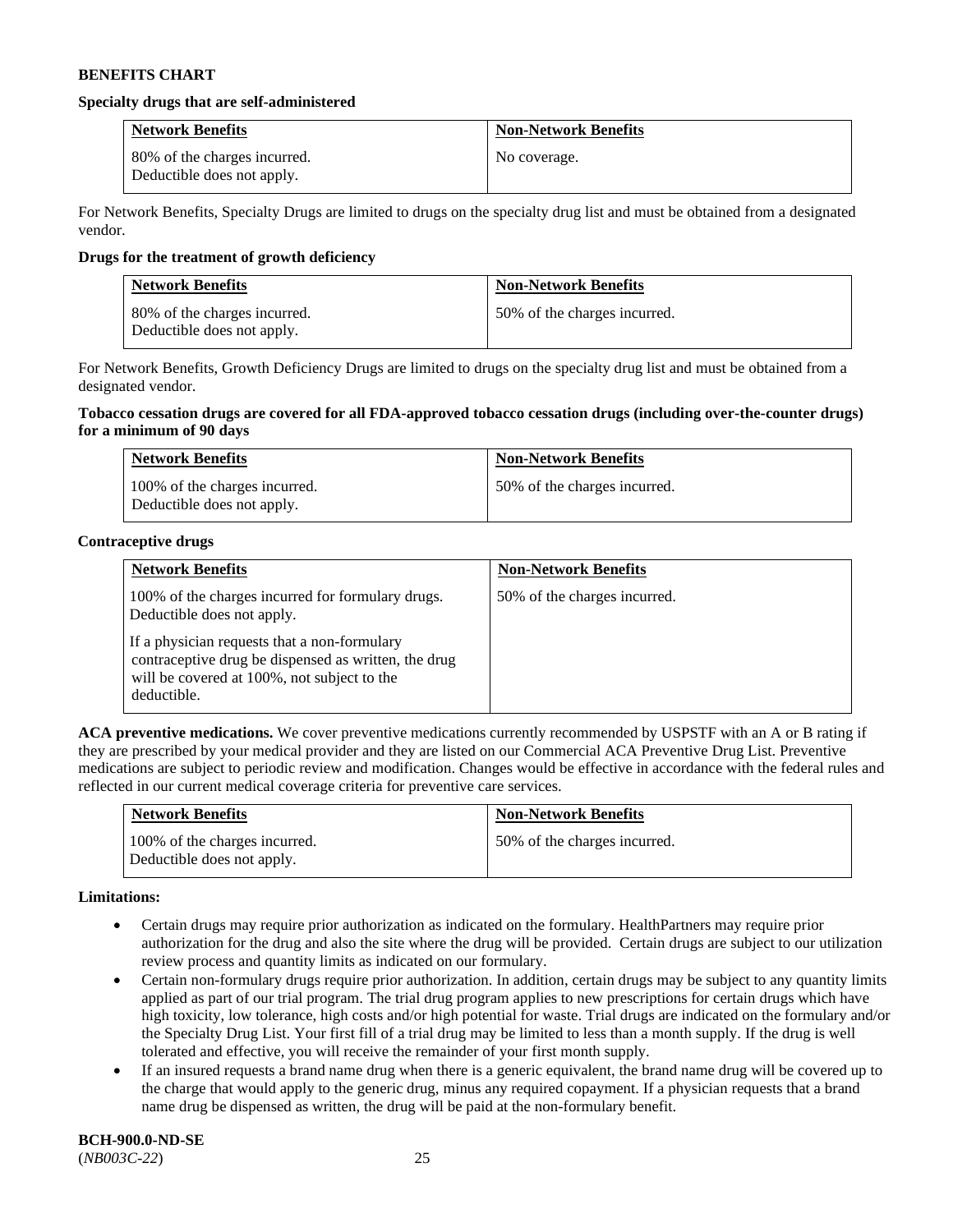- We may require insureds to try over-the-counter (OTC) drug alternatives before approving more costly formulary prescription drugs.
- Unless otherwise specified in the Prescription Drug Services section, you may receive up to a 31-day supply per prescription.
- New prescriptions to treat certain chronic conditions are limited to a 31-day supply.
- No more than a 31-day supply of Specialty Drugs will be covered and dispensed at a time unless it is a manufacturer supplied drug that cannot be split that supplies the insured with more than a 31 day supply.

# **Not Covered:**

- Replacement of prescription drugs, medications, equipment and supplies due to loss, damage or theft.
- Nonprescription (over the counter) drugs or medications, including, but not limited to, vitamins, supplements, homeopathic remedies, and non-FDA approved drugs, unless listed on the formulary and prescribed by a physician or legally authorized health care provider under applicable state and federal law. In addition, if the Insured obtains a prescription, this exclusion does not include aspirin to prevent cardiovascular disease for men and women of certain ages; folic acid supplements for women who may become pregnant; fluoride chemoprevention supplements for children without fluoride in their water source; and iron supplements for children age 6-12 months who are at risk for anemia.
- All drugs used for the treatment of sexual dysfunction.
- Fertility drugs.
- Medical cannabis.
- Drugs on the Excluded Drug List. The Excluded Drug List includes select drugs within a therapy class that are not eligible for coverage. This includes drugs that may be excluded for certain indications. The Excluded Drug List is available at [healthpartners.com.](http://www.healthpartners.com/)
- Drugs that are newly approved by the FDA until they are reviewed and approved by HealthPartners Pharmacy and Therapeutics Committee.
- Medical devices approved by the FDA will not be covered under the Prescription Drug Services section unless they are on our formulary. Covered medical devices are generally submitted and reimbursed under your medical benefits.
- See "Services Not Covered" in the Group Certificate.

# **PREVENTIVE SERVICES**

# **Applicable Definitions:**

**Routine Preventive Services** are routine healthcare services that include screenings, check-ups and counseling to prevent illness, disease or other health problems before symptoms occur.

**Diagnostic Services** are services to help a provider understand your symptoms, diagnose illness and decide what treatment may be needed. They may be the same services that are listed as preventive services, but they are being used as diagnostic services. Your provider will determine if these services are preventive or diagnostic. These services are not preventive if received as part of a visit to diagnose, manage or maintain an acute or chronic medical condition, illness or injury. When that occurs, unless indicated below, standard deductibles, copayments or coinsurance apply.

# **Covered Services:**

We cover preventive services that meet any of the requirements under the Affordable Care Act (ACA) shown in the bulleted items below. These preventive services are covered at 100% under the network benefits with no deductible, copayments or coinsurance. If a preventive service is not required by the ACA and it is covered at a lower benefit level or if a group qualifies for an exemption or accommodation for certain benefits under the ACA, it will be specified below. Preventive benefits mandated under the ACA are subject to periodic review and modification. Changes would be effective in accordance with the federal rules. Preventive services mandated by the ACA include:

- Evidence-based items or services that have in effect a rating of A or B in the current recommendations of the United States Preventive Services Task Force with respect to the individual;
- Immunizations for routine use in children, adolescents and adults that have in effect a recommendation from the Advisory Committee on Immunization Practices of the Centers for Disease Control and Prevention with respect to the individual;
- With respect to infants, children and adolescents, evidence-informed preventive care and screenings provided for in comprehensive guidelines supported by the Health Resources and Services Administration; and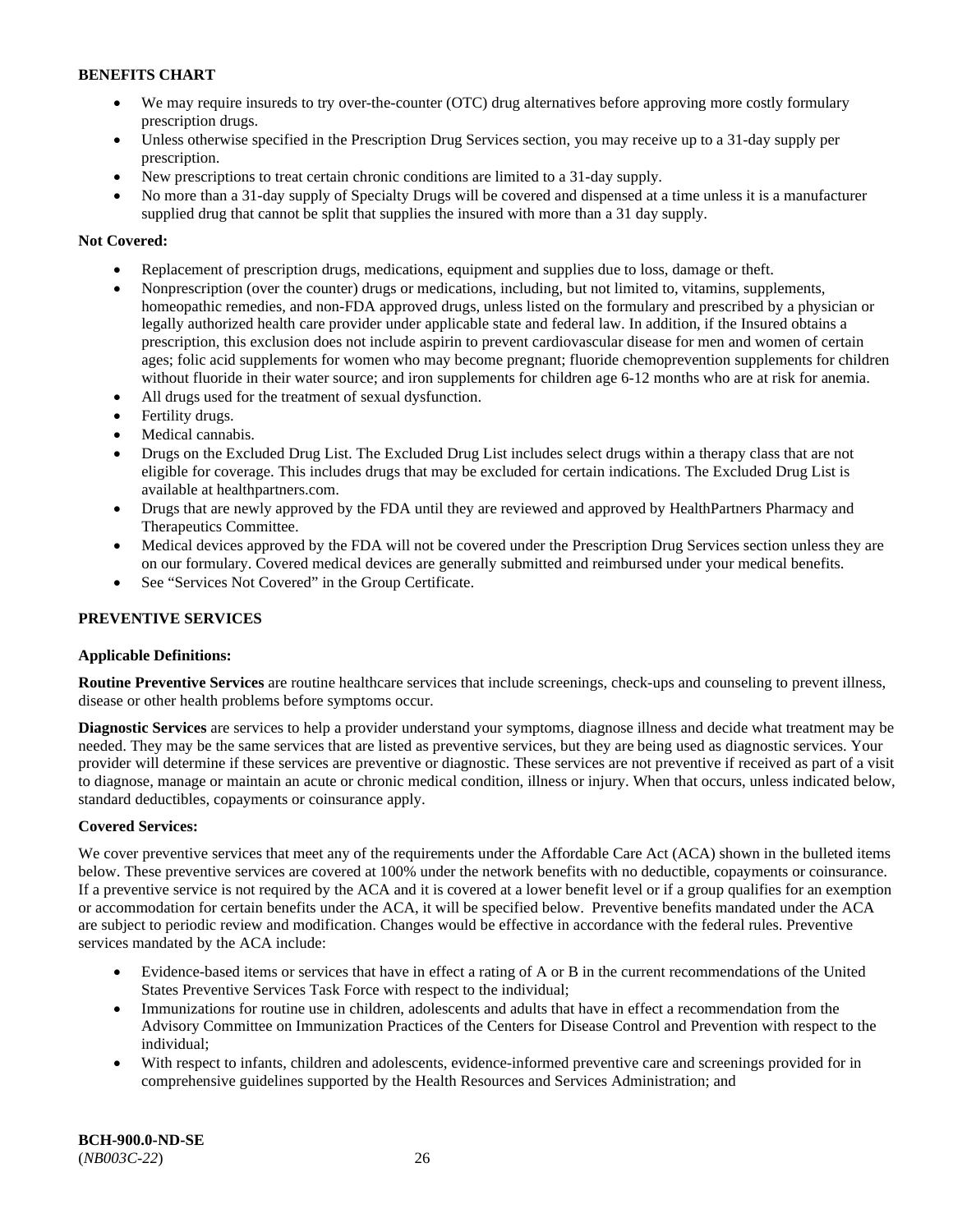• With respect to women, preventive care and screenings provided for in comprehensive guidelines supported by the Health Resources and Services Administration.

Covered services are based on established medical policies, which are subject to periodic review and modification by the medical or dental directors. These medical policies (medical coverage criteria) are available by calling Member Services, or logging on to your "*my*HealthPartners" account at [healthpartners.com.](http://www.healthpartners.com/) 

ACA and state mandated preventive services are covered as follows:

**Routine health exams and periodic health assessments.** A physician or health care provider will counsel you as to how often health assessments are needed based on age, sex and health status. This includes screening and counseling for tobacco use and all FDA approved tobacco cessation medications including over-the-counter drugs (as shown in the Prescription Drug Services section).

| <b>Network Benefits</b>                                     | <b>Non-Network Benefits</b>  |
|-------------------------------------------------------------|------------------------------|
| 100% of the charges incurred.<br>Deductible does not apply. | 50% of the charges incurred. |

**Child health supervision services.** This includes pediatric preventive services such as newborn screenings, appropriate immunizations, developmental assessments and laboratory services appropriate to the age of the child from birth to 72 months and appropriate immunizations to age 18.

| <b>Network Benefits</b>                                     | <b>Non-Network Benefits</b>  |
|-------------------------------------------------------------|------------------------------|
| 100% of the charges incurred.<br>Deductible does not apply. | 50% of the charges incurred. |

# **Routine prenatal care and exams**.

| <b>Network Benefits</b>                                     | <b>Non-Network Benefits</b>  |
|-------------------------------------------------------------|------------------------------|
| 100% of the charges incurred.<br>Deductible does not apply. | 50% of the charges incurred. |

**Routine postnatal care.** This includes health exams, assessments, education and counseling relating to the period immediately after childbirth.

| <b>Network Benefits</b>                                     | <b>Non-Network Benefits</b>  |
|-------------------------------------------------------------|------------------------------|
| 100% of the charges incurred.<br>Deductible does not apply. | 50% of the charges incurred. |

**Routine screening procedures for cancer.** This includes colorectal screening, digital rectal examinations, or other cancer screenings recommended by the USPSTF with an A or B rating. Women's preventive health services below describe additional routine screening procedures for cancer.

| <b>Network Benefits</b>                                     | <b>Non-Network Benefits</b>  |
|-------------------------------------------------------------|------------------------------|
| 100% of the charges incurred.<br>Deductible does not apply. | 50% of the charges incurred. |

**Professional voluntary family planning services.** This includes services to prevent or delay a pregnancy, including counseling and education. Services must be provided by a licensed provider.

| <b>Network Benefits</b>                                     | <b>Non-Network Benefits</b>  |
|-------------------------------------------------------------|------------------------------|
| 100% of the charges incurred.<br>Deductible does not apply. | 50% of the charges incurred. |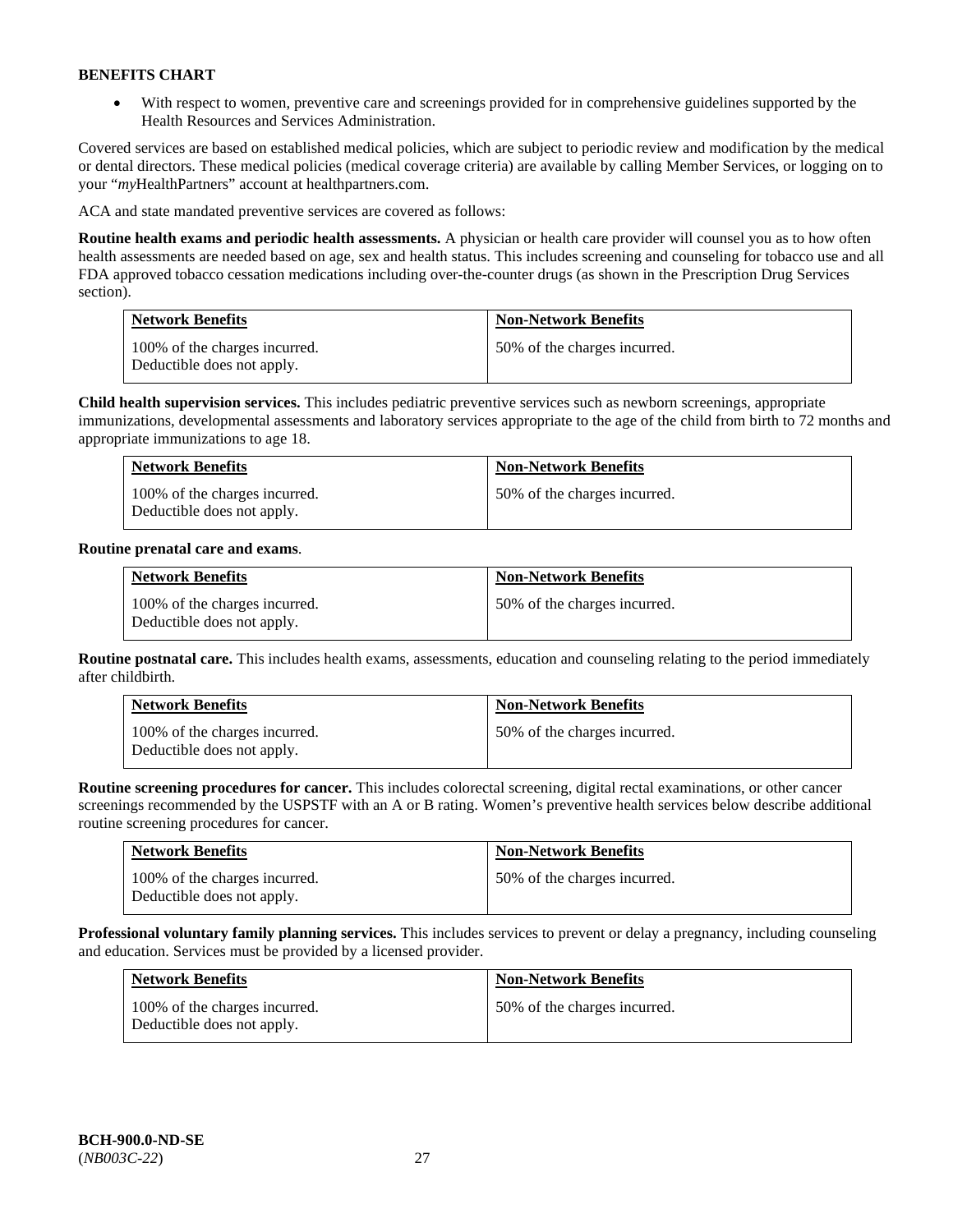#### **Adult immunizations**

| <b>Network Benefits</b>                                     | <b>Non-Network Benefits</b>  |
|-------------------------------------------------------------|------------------------------|
| 100% of the charges incurred.<br>Deductible does not apply. | 50% of the charges incurred. |

**Women's preventive health services.** This includes mammograms, screenings for cervical cancer (pap smears), breast pumps, human papillomavirus (HPV) testing, counseling for sexually transmitted infections, counseling and screening for human immunodeficiency virus (HIV), and all FDA approved contraceptive methods as prescribed by a doctor, sterilization procedures, education and counseling (see the "Prescription Drug Services" section for coverage of oral contraceptive drugs). For women whose family history is associated with an increased risk for BRCA1 or BRCA2 gene mutations, we cover genetic counseling and BRCA screening without cost sharing, if appropriate and as determined by a physician.

With respect to mammograms, we cover no less than the following:

- One baseline mammogram examination for each woman who is at least thirty-five but less than forty years of age.
- One mammogram examination every year, or more frequently if ordered by a physician, for each woman who is at least forty years of age.

| <b>Network Benefits</b>                                     | <b>Non-Network Benefits</b>  |
|-------------------------------------------------------------|------------------------------|
| 100% of the charges incurred.<br>Deductible does not apply. | 50% of the charges incurred. |

**Obesity screening and management.** We cover obesity screening and counseling for all ages during a routine preventive care exam. If you are age 18 or older and have a body mass index of 30 or more, we also cover intensive obesity management to help you lose weight. Your primary care doctor can coordinate these services.

| <b>Network Benefits</b>                                     | <b>Non-Network Benefits</b>  |
|-------------------------------------------------------------|------------------------------|
| 100% of the charges incurred.<br>Deductible does not apply. | 50% of the charges incurred. |

**In addition to any ACA or state mandated preventive services referenced above, we cover the following eligible services:**

# **Routine eye and hearing exams**

| <b>Network Benefits</b>                                     | <b>Non-Network Benefits</b>  |
|-------------------------------------------------------------|------------------------------|
| 100% of the charges incurred.<br>Deductible does not apply. | 50% of the charges incurred. |

**Ovarian cancer surveillance tests for women who are at risk.** "At risk for ovarian cancer" means (1) having a family history that includes any of the following: one or more first-degree or second-degree relatives with ovarian cancer, clusters of female relatives with breast cancer or nonpolyposis colorectal cancer; or (2) testing positive for BRCA1 or BRCA2 mutations. "Surveillance tests for ovarian cancer" means annual screening using: CA-125 serum tumor marker testing, transvaginal ultrasound, pelvic examination or other proven ovarian cancer screening tests currently being evaluated by the federal Food and Drug Administration or by the National Cancer Institute.

| <b>Network Benefits</b>                         | <b>Non-Network Benefits</b>                      |
|-------------------------------------------------|--------------------------------------------------|
| Coverage level is same as corresponding Network | Coverage level is same as corresponding Non-     |
| Benefit, depending on type of service provided, | Network Benefit, depending on type of service    |
| such as Diagnostic Imaging Services, Laboratory | provided, such as Diagnostic Imaging Services,   |
| Services Office Visits for Illness or Injury or | Laboratory Services Office Visits for Illness or |
| Preventive Services.                            | Injury or Preventive Services.                   |

**Limitations:**

• Services are not preventive if received as part of a visit to diagnose, manage or maintain an acute or chronic medical condition, illness or injury. When that occurs, unless otherwise indicated above, standard deductibles, copayments or coinsurance apply.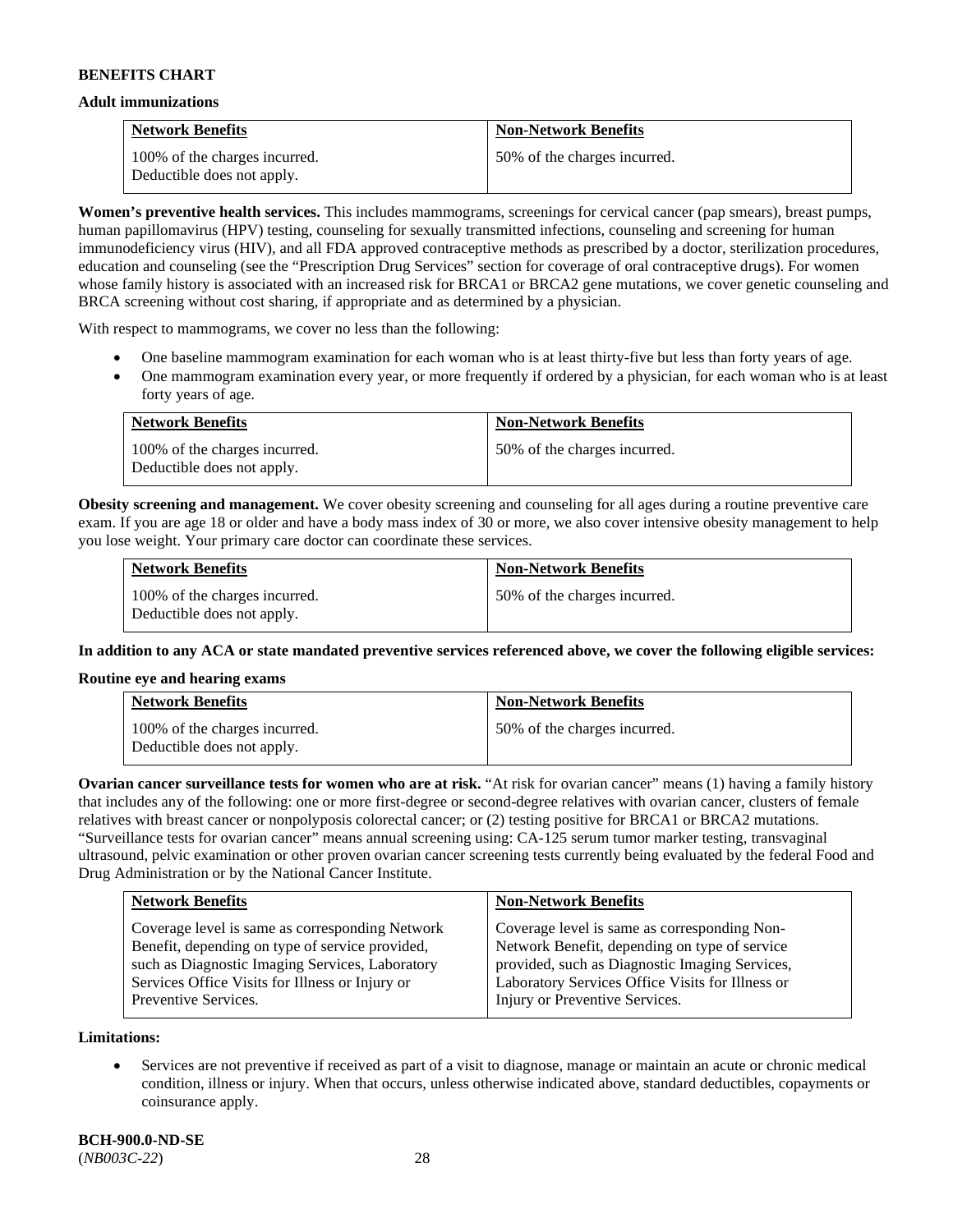# **Not Covered:**

• See "Services Not Covered" in the Group Certificate.

# **TELEHEALTH/TELEMEDICINE SERVICES**

# **Definitions:**

**Telehealth, Telemedicine, or Virtual Care.** This is a means of communication between a health care professional and a patient. This includes the use of secure electronic information, imaging, and communication technologies, including:

- interactive audio or audio-video
- interactive audio with store-and-forward technology
- chat-based and email-based systems
- physician-to-physician consultation
- patient education
- data transmission
- data interpretation
- digital diagnostics (algorithm-enabled diagnostic support)
- digital therapeutics (the use of personal health devices and sensors, either alone or in combination with conventional drug
- therapies, for disease prevention and management)

# Services can be delivered:

Synchronously: the patient and health care professional are engaging with one another at the same time; or

Asynchronously: the patient and health care professional engage with each other at different points in time.

**Telephone Visits.** Live, synchronous, interactive encounters over the telephone between a patient and a healthcare provider.

**E-visit or chat-based visits.** Asynchronous online or mobile app encounters to discuss a patient's personal health information, vital signs, and other physiologic data or diagnostic images. The healthcare provider reviews and delivers a consultation, diagnosis, prescription or treatment plan after reviewing the patient's visit information.

**Virtuwell®.** This is an online service for you to receive a diagnosis and treatment for certain conditions, such as a cold, flu, ear pain and sinus infections. You may access the Virtuwell website at [virtuwell.com.](https://www.virtuwell.com/)

**Video Visits.** Live, synchronous, interactive encounters using secure web-based video between a patient and a healthcare provider.

# **Covered Services:**

The Plan covers the following methods of receiving care for services that would be eligible under the Plan if the service were provided in person.

# **Scheduled telephone visits**

| <b>Network Benefits</b>                                                                                     | <b>Non-Network Benefits</b>  |
|-------------------------------------------------------------------------------------------------------------|------------------------------|
| 100% of the charges incurred, subject to your<br>copayment of \$10 per visit.<br>Deductible does not apply. | 50% of the charges incurred. |

# **E-visits**

# **Access to online care through Virtuwell at [virtuwell.com](https://www.virtuwell.com/)**

| <b>Network Benefits</b>                                     | <b>Non-Network Benefits</b> |
|-------------------------------------------------------------|-----------------------------|
| 100% of the charges incurred.<br>Deductible does not apply. | Not applicable.             |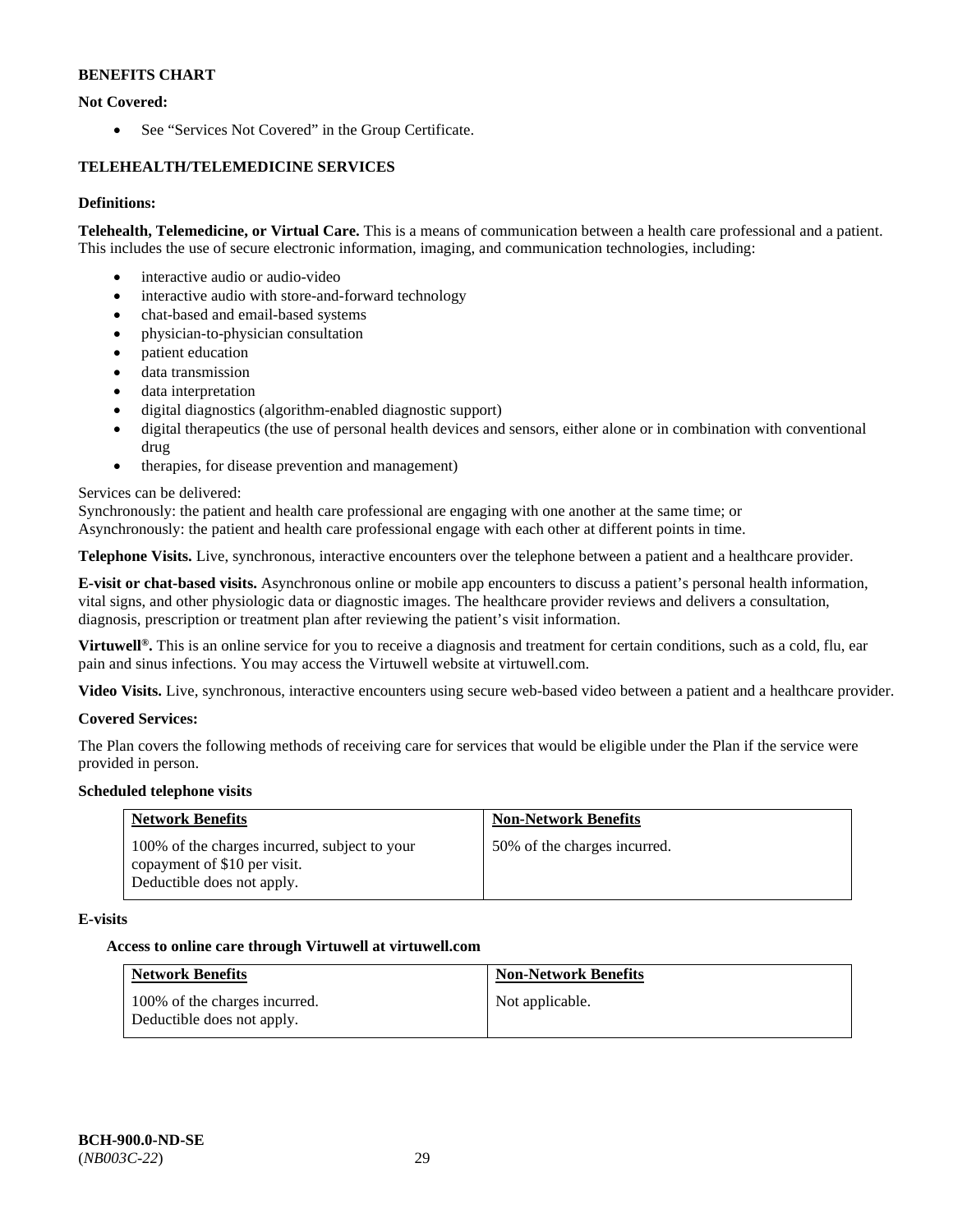#### **All other E-visits**

| <b>Network Benefits</b>                                                                                     | <b>Non-Network Benefits</b>  |
|-------------------------------------------------------------------------------------------------------------|------------------------------|
| 100% of the charges incurred, subject to your<br>copayment of \$10 per visit.<br>Deductible does not apply. | 50% of the charges incurred. |

#### **Video visits**

| <b>Network Benefits</b>                                | <b>Non-Network Benefits</b>                            |
|--------------------------------------------------------|--------------------------------------------------------|
| Coverage level is same as corresponding Network        | Coverage level is same as corresponding Non-           |
| Benefits, depending on type of service provided        | Network Benefits, depending on type of service         |
| such as Office Visits for Illness or Injury, Inpatient | provided, such as Office Visits for Illness or Injury, |
| or Outpatient Hospital Services.                       | Inpatient or Outpatient Hospital Services.             |

### **Not Covered:**

• See "Services Not Covered" in the Group Certificate.

# **TRANSPLANT SERVICES**

### **Applicable Definitions:**

**Autologous.** This is when the source of cells is from the individual's own marrow or stem cells.

**Allogeneic.** This is when the source of cells is from a related or unrelated donor's marrow or stem cells.

**Autologous Bone Marrow Transplant.** This is when the bone marrow is harvested from the individual and stored. The patient undergoes treatment which includes tumor ablation with high-dose chemotherapy and/or radiation. The bone marrow is reinfused (transplanted).

**Allogeneic Bone Marrow Transplant.** This is when the bone marrow is harvested from the related or unrelated donor and stored. The patient undergoes treatment which includes tumor ablation with high-dose chemotherapy and/or radiation. The bone marrow is reinfused (transplanted).

**Autologous/Allogeneic Stem Cell Support.** This is a treatment process that includes stem cell harvest from either bone marrow or peripheral blood, tumor ablation with high-dose chemotherapy and/or radiation, stem cell reinfusion, and related care. Autologous/allogeneic bone marrow transplantation and high dose chemotherapy with peripheral stem cell rescue/support are considered to be autologous/allogeneic stem cell support.

**Designated Transplant Center.** This is any health care provider, group or association of health care providers designated by us to provide services, supplies or drugs for specified transplants for our insureds.

**Transplant Services.** This is transplantation (including retransplants) of the human organs or tissue listed below, including all related post-surgical treatment, follow-up care and drugs and multiple transplants for a related cause. Transplant services do not include other organ or tissue transplants or surgical implantation of mechanical devices functioning as a human organ, except surgical implantation of an FDA approved Ventricular Assist Device (VAD) or total artificial heart, functioning as a temporary bridge to heart transplantation.

# **Prior authorization is required prior to consultation to support coordination of care and benefits.**

# **Covered Services:**

We cover eligible transplant services (as defined above) while you are covered under this Certificate. Transplants that will be considered for coverage are limited to the following:

- Kidney transplants for end-stage disease.
- Cornea transplants for end-stage disease.
- Heart transplants for end-stage disease.
- Lung transplants or heart/lung transplants for: (1) primary pulmonary hypertension; (2) Eisenmenger's syndrome; (3) end-stage pulmonary fibrosis; (4) alpha 1 antitrypsin disease; (5) cystic fibrosis; and (6) emphysema.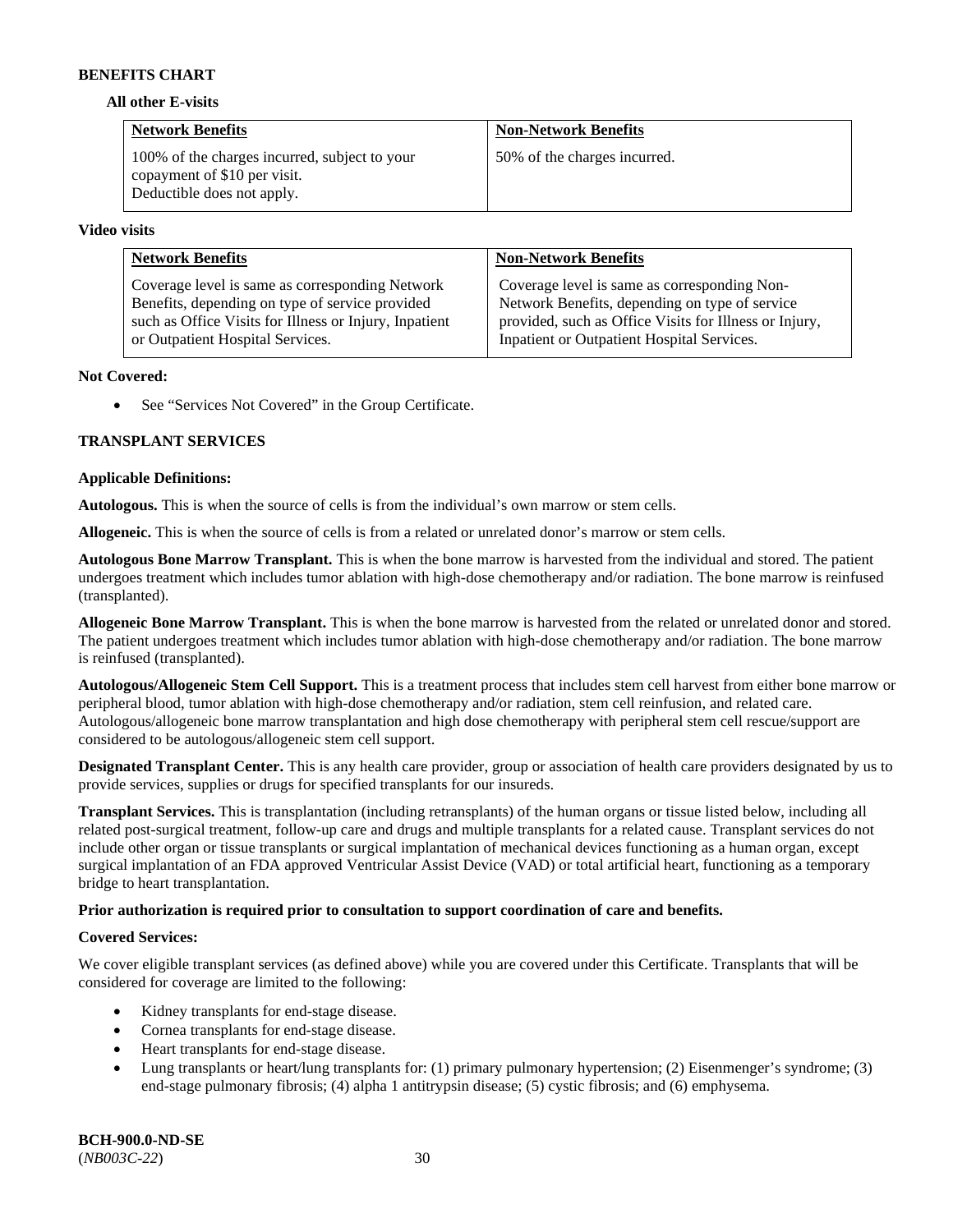- Liver transplants for: (1) biliary atresia in children; (2) primary biliary cirrhosis; (3) post-acute viral infection (including hepatitis A, hepatitis B antigen e negative and hepatitis C) causing acute atrophy or post-necrotic cirrhosis; (4) primary sclerosing cholangitis; (5) alcoholic cirrhosis; and (6) hepatocellular carcinoma.
- Allogeneic bone marrow transplants or peripheral stem cell support associated with high dose chemotherapy for: (1) acute myelogenous leukemia; (2) acute lymphocytic leukemia; (3) chronic myelogenous leukemia; (4) severe combined immunodeficiency disease; (5) Wiskott-Aldrich syndrome; (6) aplastic anemia; (7) sickle cell anemia; (8) non-relapsed or relapsed non-Hodgkin's lymphoma; (9) multiple myeloma; and (10) testicular cancer.
- Autologous bone marrow transplants or peripheral stem cell support associated with high-dose chemotherapy for: (1) acute leukemias; (2) non-Hodgkin's lymphoma; (3) Hodgkin's disease; (4) Burkitt's lymphoma; (5) neuroblastoma; (6) multiple myeloma; (7) chronic myelogenous leukemia; and (8) non-relapsed non-Hodgkin's lymphoma.
- Pancreas transplants for simultaneous pancreas-kidney transplants for diabetes, pancreas after kidney, living related segmental simultaneous pancreas kidney transplantation and pancreas transplant alone.

To receive Network Benefits, charges for transplant services must be incurred at a Designated Transplant Center.

The transplant-related treatment provided, including expenses incurred for directly related donor services, shall be subject to and in accordance with the provisions, limitations, maximum and other terms of this Benefits Chart.

Medical and hospital expenses of the donor are covered only when the recipient is an insured and the transplant and directly related donor expenses have been prior authorized for coverage. Treatment of medical complications that may occur to the donor are not covered. Donors are not considered insureds, and are therefore not eligible for the rights afforded to insureds under the Group Certificate.

The list of eligible transplant services and coverage determinations are based on established medical policies, which are subject to periodic review and modifications by the medical director.

| <b>Network Benefits</b>                          | <b>Non-Network Benefits</b>                             |
|--------------------------------------------------|---------------------------------------------------------|
| See Network Inpatient Hospital Services benefit. | See Non-Network Inpatient Hospital Services<br>benefit. |

# **Transplant travel benefit for Network Benefits**

We may provide travel and lodging when an insured needs a transplant and a designated transplant center is greater than 100 miles from the insured's primary residence.

This benefit is subject to our medical policies (medical coverage criteria). Coverage criteria are available by calling Member Services, or logging on to your "*my*HealthPartners" account a[t healthpartners.com.](http://healthpartners.com/)

When submitting receipts for travel and lodging, the insured will need to attach a letter explaining that the receipts are in conjunction with an authorized organ or bone marrow transplant and include the recipient's name and member ID number or complete a Lodging and Travel Claim form with the receipts.

| <b>Network Benefits</b>                                                                                                                                                                                                                                  | <b>Non-Network Benefits</b> |
|----------------------------------------------------------------------------------------------------------------------------------------------------------------------------------------------------------------------------------------------------------|-----------------------------|
| Transplant travel benefits are covered under the<br>Network transplant services benefit.                                                                                                                                                                 | No coverage.                |
| Expenses for travel and lodging for the insured (the<br>transplant recipient) and one adult companion, or up<br>to two companions for a transplant recipient that is a<br>minor dependent, may be covered up to a maximum<br>of \$10,000 per transplant. |                             |
| Lodging coverage is limited to \$100 per day.                                                                                                                                                                                                            |                             |

# **Not Covered:**

- We consider the following transplants to be investigative and do not cover them: surgical implantation of mechanical devices functioning as a permanent substitute for human organ, non-human organ implants and/or transplants and other transplants not specifically listed in this Benefits Chart.
- See "Services Not Covered" in the Group Certificate.